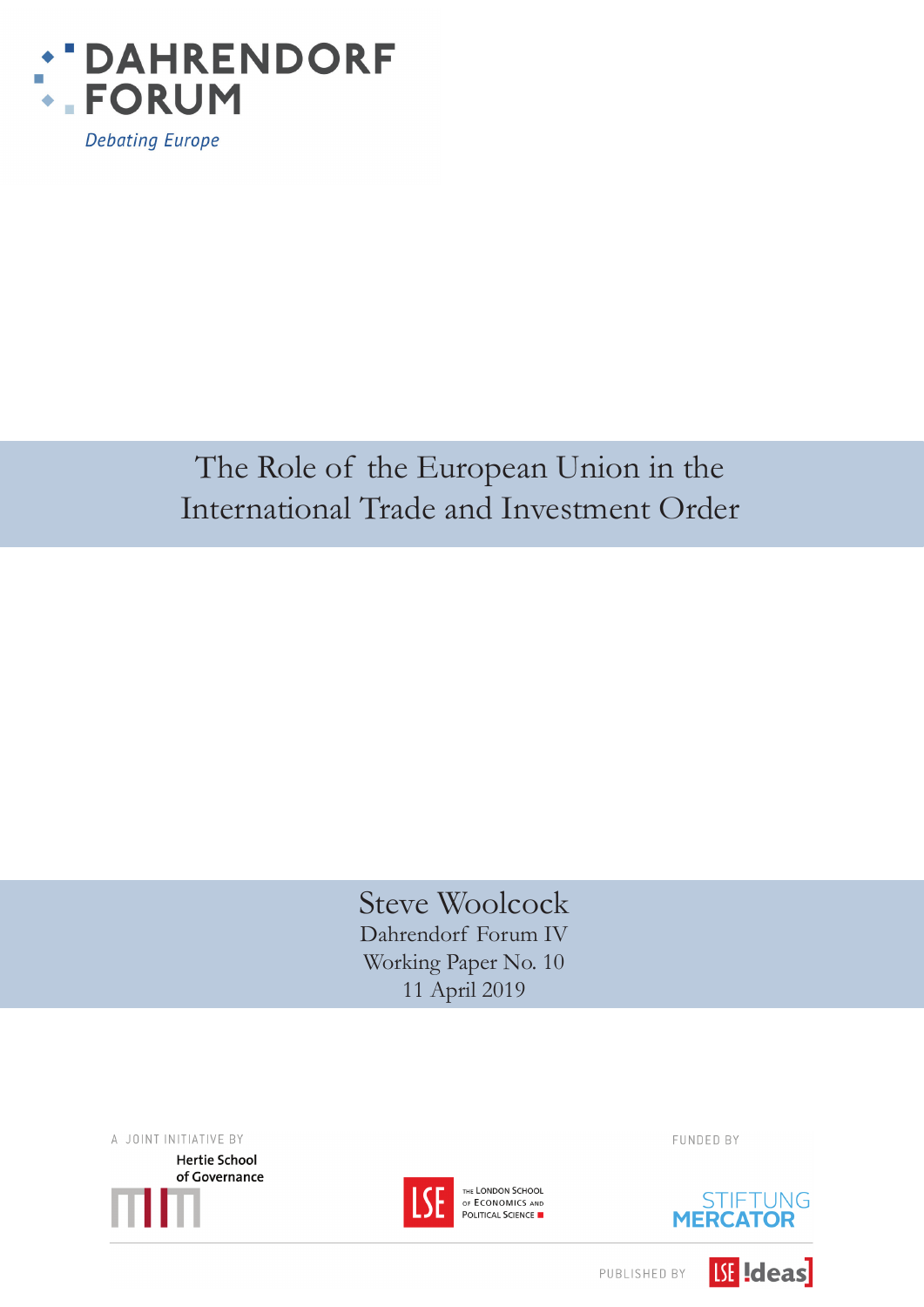# **About the Author**

Dr Steve Woolcock is currently an Associate Professor in International Relations at the LSE where he teaches international political economy, the political economy of international trade, and economic diplomacy. His areas of expertise are international trade policy in general and European trade policy in particular. He is head of the LSE's International Trade Policy Unit. Email: S.B.Woolcock@lse.ac.uk



# **The Dahrendorf Forum**

The Dahrendorf Forum is a joint initiative by the Hertie School of Governance, the London School of Economics and Political Science, and Stiftung Mercator that recognises expert knowledge and public debate can each benefit from mutual exposition.

The Dahrendorf Team generates and disseminates social science research that is both policy relevant and of the highest standard. The researchers concentrate on impacting high-level policymakers and practitioners close to the centres of political action and decision-making.

# **Acknowledgments**

In research for this paper the author benefitted from extended research visits to the Stiftung Wissenschaft und Politik, Berlin, and The Institute of International Trade, University of Adelaide. Thanks in particular to Dr Bettina Rudloff in Berlin and Peter Draper in Adelaide.

Contact: Hallie Detrick, h.detrick@lse.ac.uk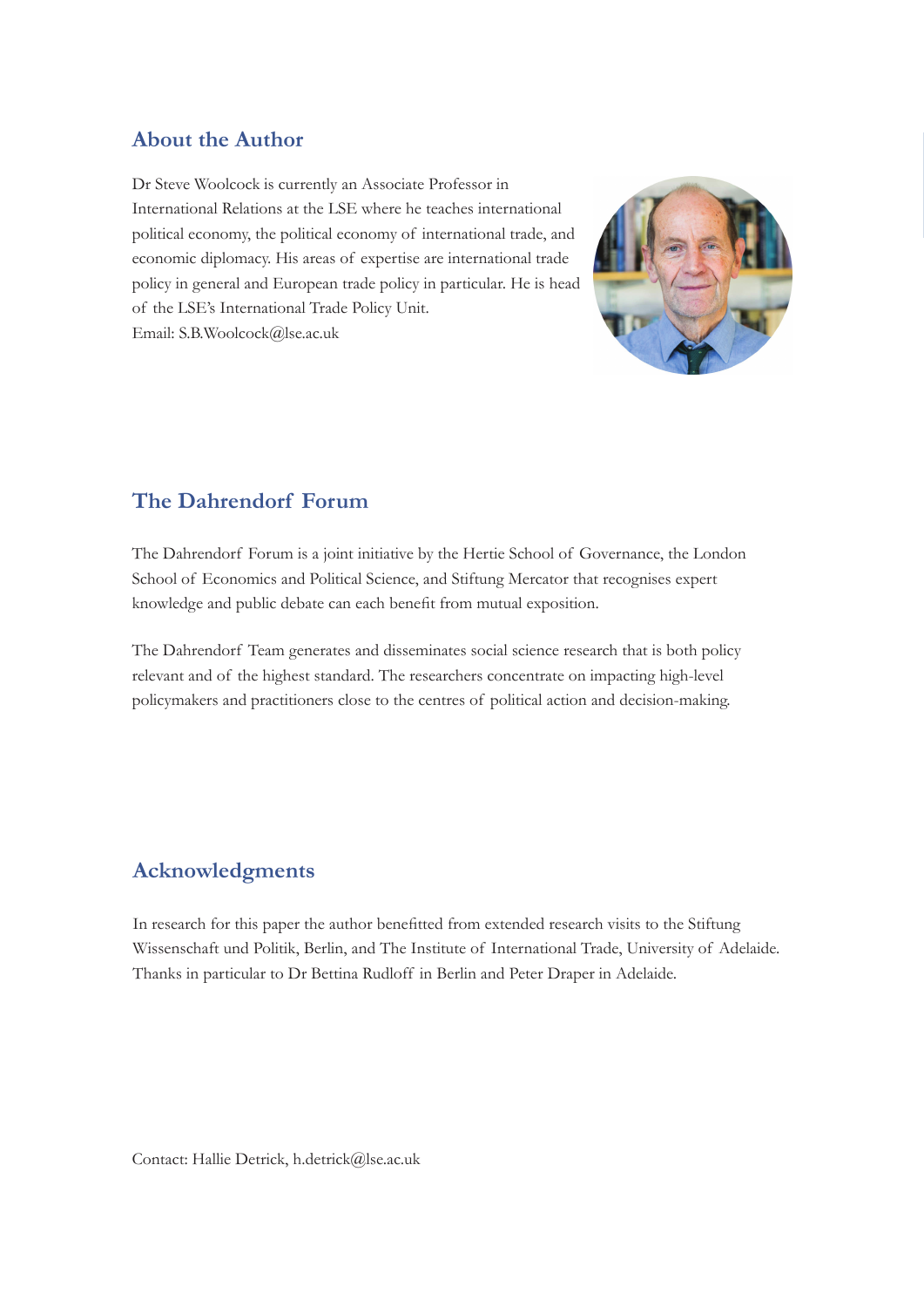# The Role of the European Union in the International Trade and Investment Order

## **Abstract**

The priority of the EU in the international trade and investment order is to provide leadership in supporting the open, rules-based order at a time when it faces its most severe test since the establishment of the General Agreement on Tariffs and Trade (GATT) more than 70 years ago. An effective EU policy on international trade and investment is important for the EU in terms of ensuring access to future growth markets and promoting sustainable development. But at the time of major threats from both the United States and China, it is important for the EU to support an open, rules-based trading system. The EU cannot however, achieve this aim alone, and will need to cooperate with like-minded countries that share this broad aim. The EU's capability to pursue a coherent policy in pursuit of these general aims requires the establishment of an effective trade policy regime that includes the Council of Ministers, European Commission, and European Parliament. It also requires the (re)establishment of a broad political consensus on the scope and aims of EU trade and investment policy, something that can only be achieved with the full engagement of member state governments and stakeholders in an informed debate.

# **Keywords**

European Union, trade policy, global investment, GATT, rules-based trading system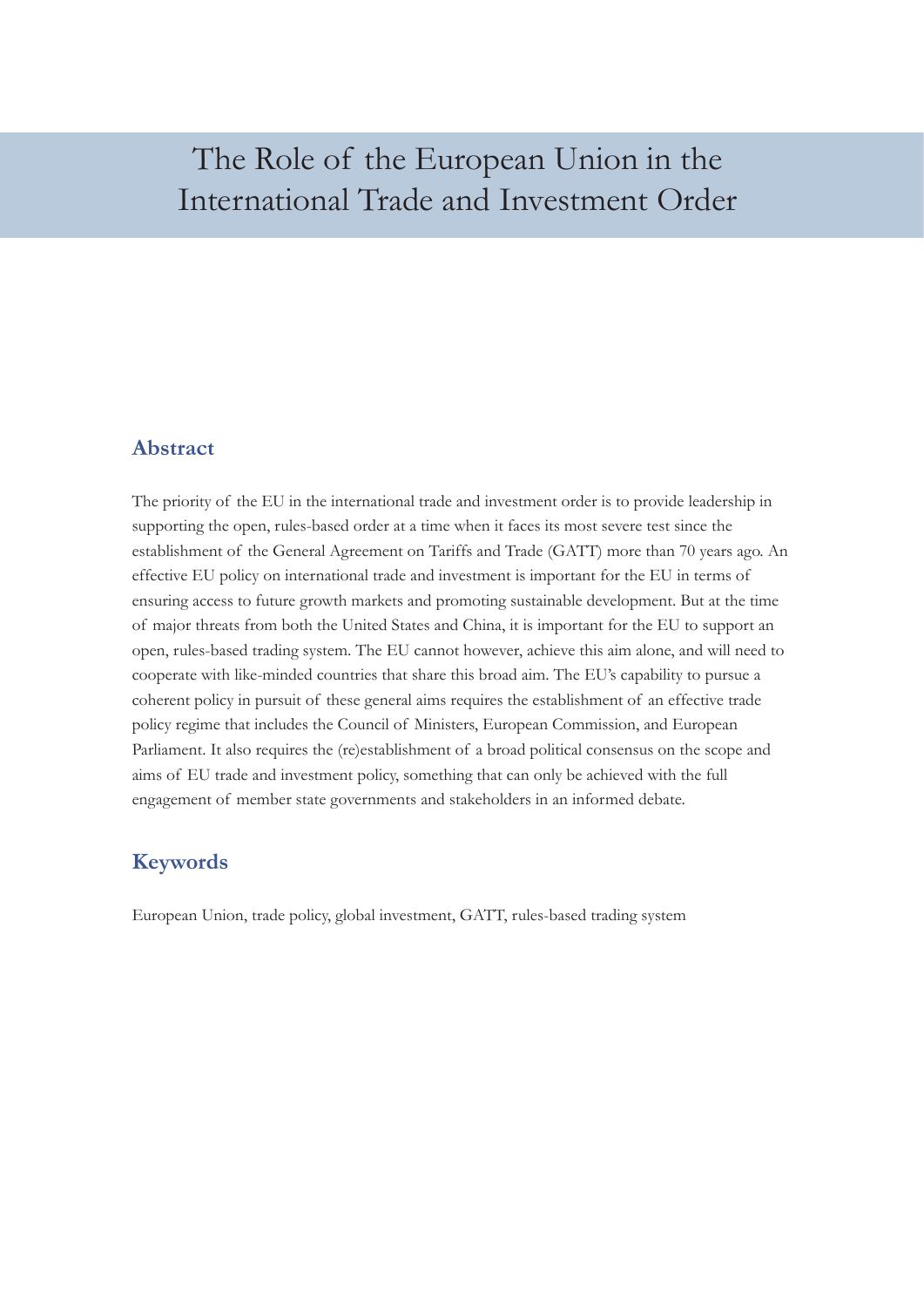# **1. Introduction**

The role of the EU in the international trade and investment order is important for the representation of the interests of the EU and its member states, but also for the maintenance of an open, rules-based international trade and investment order. For the EU and member states it is a means of gaining and retaining EU access to major growth markets, something that is essential for the maintenance of EU economic prosperity in the years and decades to come. Policymaking in this area is also central to the way the EU defines its 'collective preferences' and seeks to defend these in the context of global production and investment.

But the EU also has a vital interest in defending a rules-based trading system. The interests of China and the USA, the other two major poles, are not as closely associated with the maintenance of a rules-based order as are those of the EU. The scale of China's promotion of industry and technology is such that it challenges the prevailing rules-based order in a manner that the strategic trade policies of smaller emerging markets have not done in the past. The United States reversion to more unilateralist, power-based approach to trade under the Trump administration reflects a broader perception in the US that the existing rules no longer ensure a balance of benefits compatible with US interests.<sup>1</sup>

One of the key difficulties in current trade policy is that while most countries and policymakers say they support a rules-based system, there is no consensus on what a rules-based system should be. This paper therefore begins by identifying the normative roots of the EU trade and investment policy, henceforth referred to as the Common Commercial Policy (CCP). These normative roots along with concrete economic factors shape the EU's role in international trade and its interest in the maintenance of a balanced, stable, rules-based order. The paper then discusses the challenges to such a rules-based trading system emanating from the United States and China. The ability of the EU to respond to these challenges will depend upon its capabilities, so these are then assessed before the EU's response to these international challenges are discussed. The EU's ability to pursue a consistent and coherent role in international trade and investment is dependent on maintaining a broad internal consensus on the scope and aims of the CCP. There therefore follows coverage of the internal challenges facing the EU in terms of decision-making.

## **2. The EU's Normative Preference in Trade and Investment**

#### 2.1 A rules-based system

The CCP is shaped by a set of norms that the EU and its member states have evolved as part of a wider Organisation for Economic Co-operaton and Development (OECD) club model. The post-1945 trading system was shaped by the developed OECD economies. This was leadership by like-minded countries with an Atlantic focus. The rules were in particular developed at a plurilateral

<sup>1</sup> A power-based trading system is one in which the willingness to use economic or market power predominates. Fairness in the system is then defined by the most powerful countries rather than a system of rules agreed upon through cooperation and codified in multilateral or other types of agreement.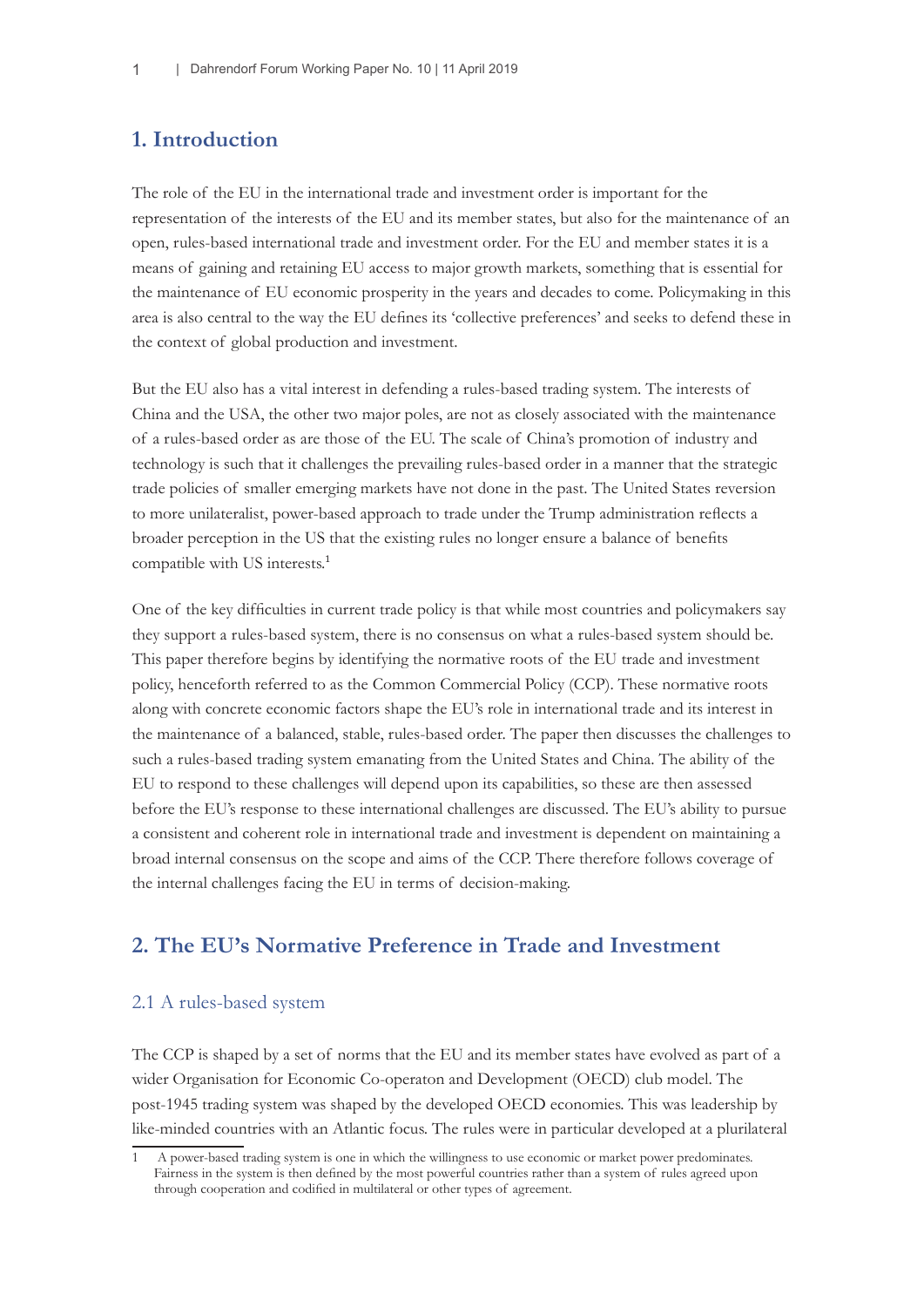level and took the form of soft law codes or best practice. The rules, such as those developed in the OECD, were then generally multilateralised in more binding GATT rules.<sup>2</sup> Importantly for an understanding of the EU role in trade and investment, these codes and best practice then adapted to the specifics of creating a European market and were adopted into hard law in the shape of the *acquis communautaire*. The *acquis* then largely shaped EU preferences in trade in the CCP. This was often with a lag, such as in the case of investment where there was a lack of formal exclusive EU competence (Woolcock, 2006). There was thus a synergistic relationship between developments in the EU and international norms and standards.<sup>3</sup> This use of international norms by the EU and thus the close synergy between international and the EU rules (the *acquis communautaire*) should come as no surprise because the main EU member states have been active participants in the OECD, the International Organization for Standardization (ISO), World Customs Organization, as well as all being members of the World Trade Organization (WTO) and contracting parties to the GATT before that. The EU 'normative power' in trade is therefore to a significant degree due to its implementation in hard law of the predominantly voluntary norms developed internationally. It is not in seeking to 'export' an exclusively EU model to the rest of the world, as is the often-heard criticism of the EU. Another way of looking at this is to argue that the EU is not a super state in trade but rather part of a multi-layer process of building a system of stable trade rules.

In the past, progress in developing trade rules largely depended on US and EU cooperation, although all OECD countries participated. The legitimacy of this shared leadership of the trading system depended on it delivering the international public good of an open trading system. The emerging markets of the 1960s and 1970s in the shape of Japan (reemerging), Korea (the Republic of) and other Newly Industrialising Countries (NICs) were content to be rule takers because the system helped ensure open markets for their exports on which their development depended. When the USA threatened to restrict access for Japanese exports based on 'fair trade' arguments in the 1980s, Japan moved to a policy of more explicit support for multilateral rules to contain US unilateralism. It was Canada that proposed and the EU and Japan that supported a stronger WTO in order to discipline US unilateral definitions of 'fair trade' (Van Grasstek, 2013).

In other words the EU's role in the international trading system has to date been very much as a part of the OECD club model in which the key counterparty was the USA. Over time the EU assumed a more important role in shared leadership of the club and, by the mid-1990s, had aspirations of leadership. It was the EU that pushed for a millennium round of multilateral trade negotiations (MTN) from 1996 onwards, at a time when the US was already showing clear signs of disenchantment with 'multilateralism'<sup>4</sup> and moving towards a policy of competitive liberalisation.<sup>5</sup>

<sup>2</sup> For example, the qualified most favoured nation (MFN) codes on technical barriers to trade (TBTs), subsidies, government procurement, and customs procedures adopted in the Tokyo round of the GATT were based on rules developed in the OECD.

<sup>3</sup> This can be seen can be seen in the close similarity between the EU and international trade rues and standards as well as in the application in the European Social Charter, which is based on International Labour Organization standards. The EU applies the standards and principles of the World Customs Organization in its internal customs procedures as well as in preferential trade agreements.

<sup>4</sup> As indicated in the text the GATT was part multilateral (the application of MFN to tariffs) and partly plurilateral (rule-making)

<sup>5</sup> The idea of competitive liberalization, or using alternative preferential means of promoting liberal trade, was aired in 1996 (Bergsten, 1996)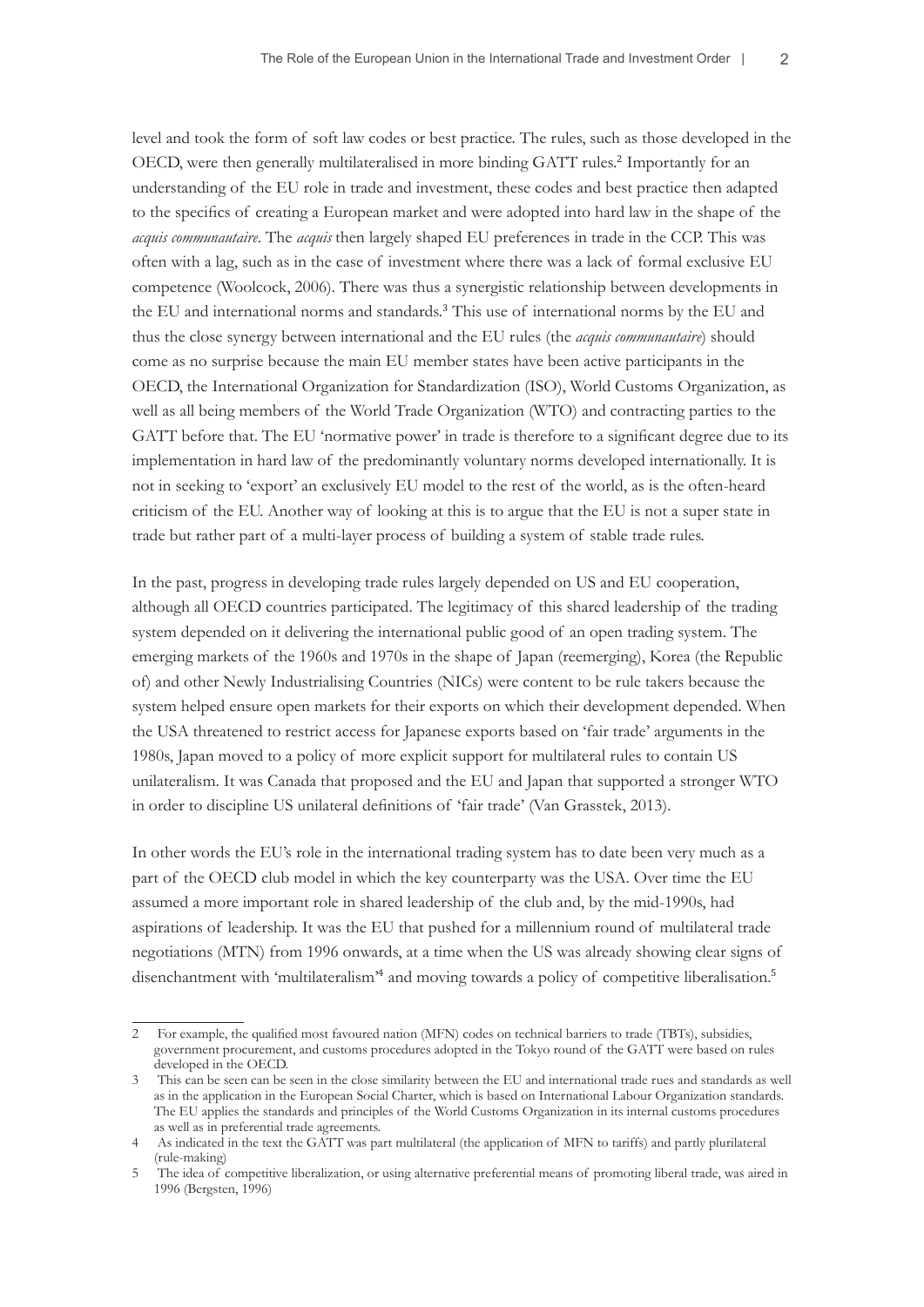The EU's vested interest in maintaining an open, rules-based trading system is therefore, in part, because the EU norms and approach to market integration draw on those developed internationally. The nature of EU decision-making also means the EU is heavily inclined towards a rules-based order, because of the lack of sufficient member state support for power-based trade policy. Decision-making is formally by a qualified majority voting (QMV) in the Council (and a simple majority in the European Parliament). But in practice the EU works by consensus and there is always a sufficient number of member states ready to block the threat or use of market closure as part of a more power-based strategy. The EU single market is also based on a broad liberal consensus that has precluded active interventionist policies at the EU level. The EU cannot therefore match the more power-based approach of the US in which the current administration uses the threat of market closure to get concessions from its trading partners, or China's large-scale investment in strategic trade policies (discussed below) and must rely on a rules-based trading system to defend its interests.

#### 2.2 Regional integration

The normative roots of the CCP are also in European economic integration. The CCP stems from the establishment of the customs union, and thus the requirement to adopt a common external tariff (CET). The customs union is the foundation stone of European economic and political integration. As the international trade agenda moved beyond tariffs to include first non-tariff measures and then to services and regulatory policies and standards, the EU member states opted to negotiate with one voice. This began as early as the Kennedy round of the GATT (1964–67), and continued through the Tokyo (1974–79) and Uruguay (1986–94) rounds. The European Economic Community (EEC), European Community and finally the EU negotiated as one, even on topics that were not exclusive EU competences, in order to ensure that member states did not adopt different positions and thus limit or undermine the common—later the single—market.<sup>6</sup> This was, for example, the case for technical barriers to trade (TBTs), state subsidies, government procurement, and customs procedures in the Tokyo round. It was true for services, some aspects of investment and intellectual property rights in the Uruguay round. In other words, the CCP is inextricably linked to EU integration.

The normative preference for regional integration is also reflected in the CCP through efforts to conclude region-to-region trade agreements. The EU has been called the "patron saint of regional integration" (Aggarwal and Fogarty, 2004). Thus the EU has sought to negotiate region-to-region agreements with the African, Caribbean, and Pacific (ACP) states, with ASEAN, and with Central America, but with mixed success.<sup>7</sup> Delays and competition in the shape of other major economies

This has a relevance for the debate on the scope of EU competence, or power, because a common voice and thus a common position in external trade established de facto competence for the EU and thus favoured the establishment of formal exclusive EU competence for the policy area concerned. For more details see Eeckout, 2011 and Devuyst, 2013.

In practice, region-to-region trade agreements have been possible with regions in which integration was already fairly well advanced, such as the East African Community/Union and the Caribbean. The EU approach to other Economic Partnership Agreements (EPAs) was controversial in that some saw them as impeding regional integration.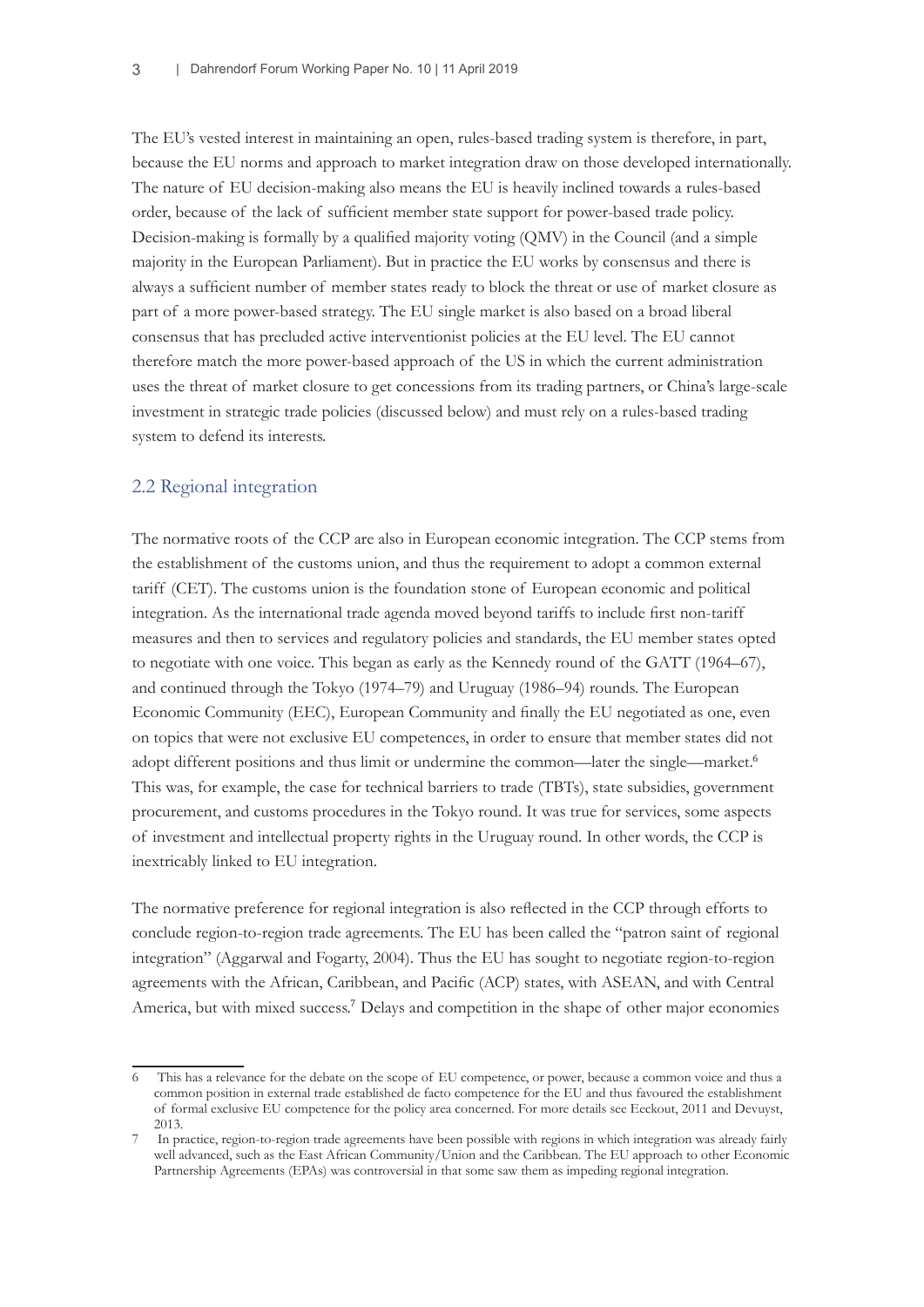negotiating bilateral agreements with members of regional groupings and thus gaining first-mover advantages has resulted in the EU following suit, but with the ultimate aim of concluding wider region-to-region agreements.

To sum up, the EU's role in the international trading system has been as a progressively more important member of the OECD club. It took emerging international norms and standards and applied them in binding European legislation. European integration is therefore embedded in the rules-based system. The EU does not have the option of an easy shift back to more power-based trade and investment policy. In short it is in the EU's vital interests that an open, rules based trading order is maintained.

## **3. Challenges to a Rules-Based Trading System**

There are a number of challenges to the rules-based, open trading system. In terms of the structure of world trade it has been the growth of China in particular,

and the emerging markets in general, that has undermined the legitimacy of the OECD club model. This model based its credibility and legitimacy on the fact that the economies concerned were large enough to generate positive externalities for smaller trading partners through the establishment of an open trading system. This output legitimacy compensated for

*The EU has a vital interest in defending a rules-based trading system.*

the fact that it was an exclusive club model. With the growth of China and other emerging markets and the relative decline in the OECD's share of world trade, this is no longer the case. <sup>8</sup>

#### 3.1 US return to power-based trade policy

At the international level, the immediate challenge is the shift towards more power-based policies in the United States. This is based on a view that the existing rules are 'unfair' on the USA. Rather than seek joint gains from negotiating changes in the trading regime, the Trump administration has pursued a pure value-claiming trade strategy. This has taken the form of threats to close the US market, backed by a willingness to carry out such threats. As a result, the Trump administration has withdrawn from the Trans-Pacific Partnership (TPP), recast NAFTA (as UMSCA, the United States Mexico Canada Agreement) and is threatening the viability of the WTO.

The question that arises is whether this is a phenomenon of the Trump administration or a more enduring feature of US policy. While President Trump has taken the use of unilateral actions based on claims of 'unfairness' to an extreme, it is not the first time the US has pursued such policies. The so-called 'Nixon shock' in August 1971 included a 10 percent tariff across the board in order to

In concrete terms, the WTO has failed to conclude the Doha Development Round due in large part to the inability to differentiate between countries according to their level of development. The leading OECD economies and in particular the US are no longer ready to tolerate free-riding, but the emerging economies continue to claim developing country status.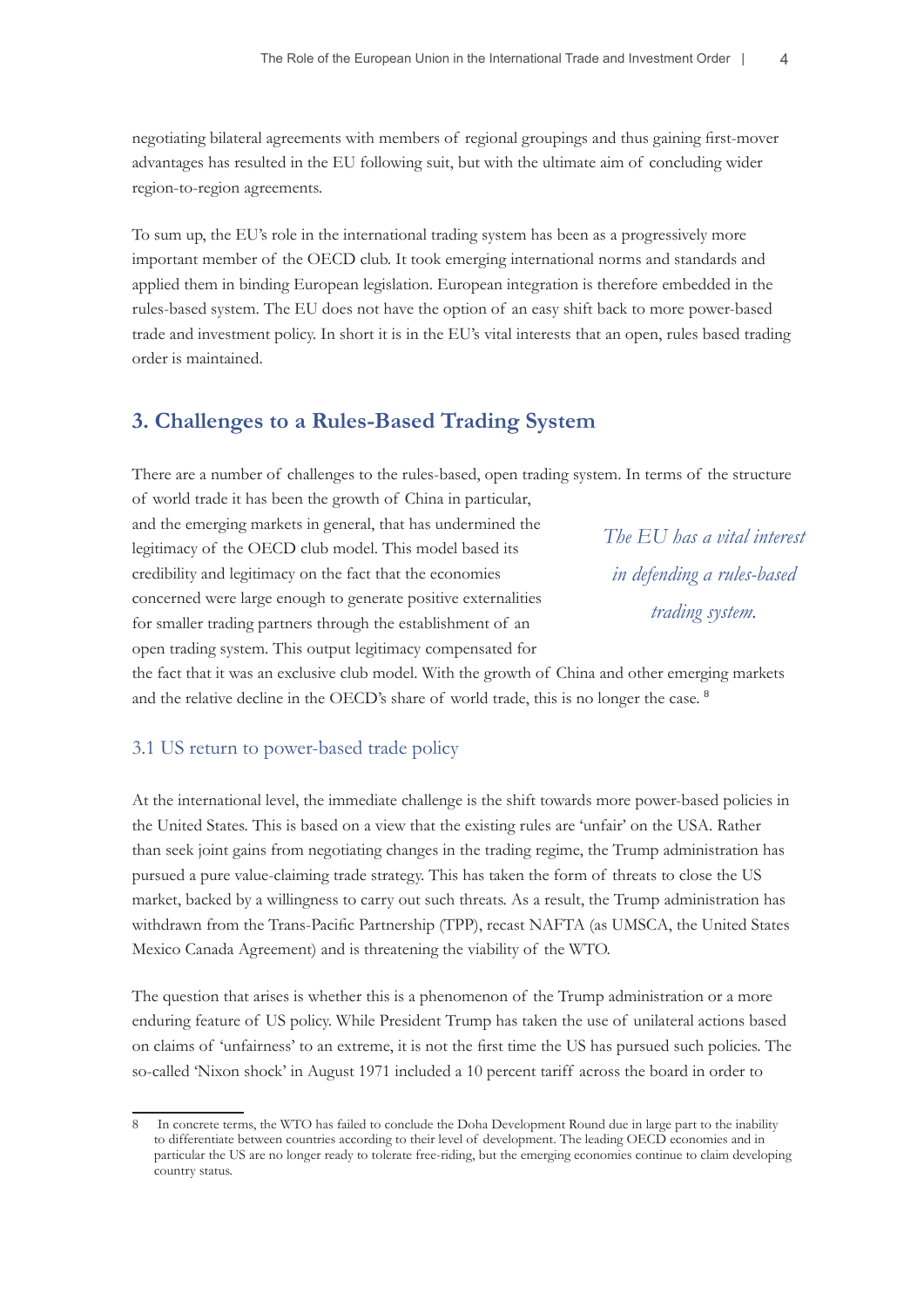force Japan and West Germany, which had trade surpluses with the US, to revalue their currencies. During the 1980s the US applied unilateral measures under Section 301 of the 1974 Trade Act (then a catch-all measure to address "unfair trade") as leverage in the negotiation of "voluntary export restraints" as a form of managed trade to reduce the US trade deficits (at that time with Japan). In the 1980s, as today, such a power-based strategy has been used in the pursuit of a narrowly defined aim of reciprocity. A narrow definition here means bilateral reciprocity in cases of US trading partners having a trade surplus.

It remains to be seen if the current policy will endure.<sup>9</sup> What differs this time around is that it is the executive branch that is pushing unilateral measures based on vague justifications of national security.<sup>10</sup> In the past the executive provided a check on unilateralist pressures in the US Congress.<sup>11</sup> In the first two years of the Trump administration, Congress has failed to act as a check on the executive. There is clearly not much left of the belief that the US has a role in providing leadership for the international trading system. President Trump is also openly attacking the European model of integration, which is based on shared sovereignty and binding obligations and has been supported by every US administration since Kennedy's.

### 3.2 The Chinese challenge

The challenge from China is less short-term but no less real. China is using its financial and economic strength to pursue a strategic trade policy on a scale that cannot easily be reconciled with the existing trade rules.12 When it opened its economy during the 1980s and 90s and joined the WTO in 2000, China could be said to have been supporting the established trading system. On accession to the WTO China accepted binding commitments and a lower average, most favoured nation (MFN) tariff of below 10 percent, compared to other emerging markets such as India, Brazil, and many developing countries, which can have much higher bound tariffs.<sup>13</sup> It was in China's interest to join the WTO because the country benefitted from the open trading system. The reform-minded leaders of the Communist Party also saw in WTO membership an opportunity to justify and promote domestic reform. In more recent times, President Xi has also claimed that with the US administration turning its back on multilateralism, China can assume a leading role.

But what does China understand by the rules-based trading system? It has signed up to commitments on tariffs, but the WTO provisions on non-tariff measures are less binding and more open to interpretation. If one considers the content of China's preferential agreements concluded

<sup>9</sup> See 'What Trump's America First Policy means for the International Trading System' [https://blogs.lse.ac.uk/](https://blogs.lse.ac.uk/usappblog/2018/10/17/what-trumps-american-first-policy-means-for-the-international-trading-system/) [usappblog/2018/10/17/what-trumps-american-first-policy-means-for-the-international-trading-system/](https://blogs.lse.ac.uk/usappblog/2018/10/17/what-trumps-american-first-policy-means-for-the-international-trading-system/).

<sup>10</sup> In fact it is a relatively small group of political appointees and the President that have brought about the shift in US policy. Whether the policy endures depends on whether sector interests and the US Congress can reassert themselves and provide more checks and balances.

<sup>11</sup> In the literature this had been explained by the ideational commitment to free (or shall we say open) trade on the part of the president/executive branch (Keohane and Goldstein, 1993)

<sup>12</sup> For a description of strategic trade policies see Krugman, 1986. These use domestic support in the shape of subsidies, preferential treatment for national suppliers, and the promotion of state-owned champions to enhance the competitive position of national industries and thus achieve economies of scale.

<sup>13</sup> India's average applied tariff is only 13.4 percent while its average bound MFN tariff is 48.5 percent (WTO tariff data as of 2018).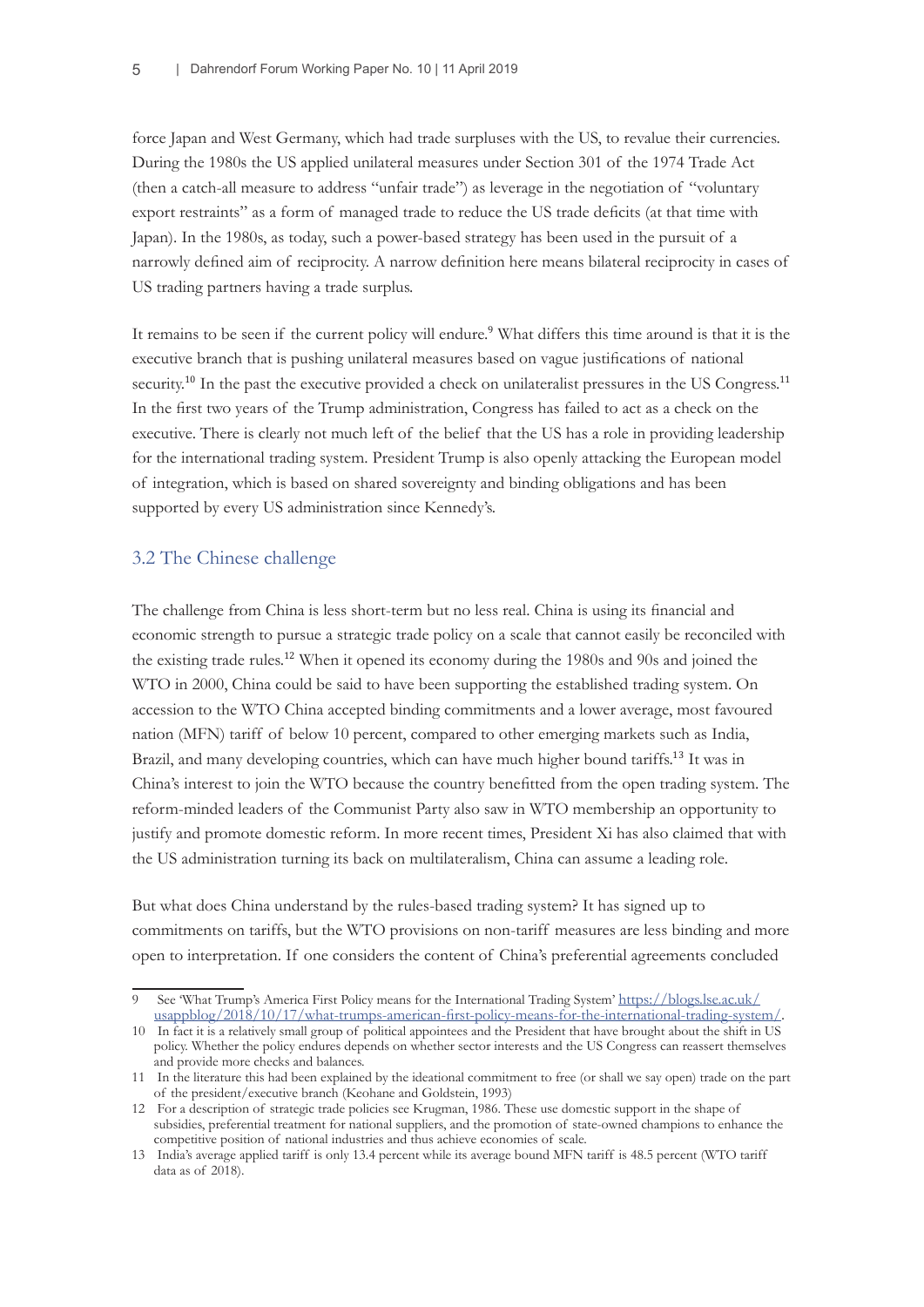since 2000, these do not contain any binding obligation that limits China's ability to pursue a strategic trade policy. In other words China's idea of what the rules should be differs considerably from that of the EU.

China also represents a challenge in the sense that it appears to be moving from a policy based on domestic development towards one based on economic statecraft. China now appears much more willing to use its economic weight to gain political influence and project power. As in the case of the US, it can be argued that this is only a readjustment or a temporary trend. There also remain doubts about the sustainability of the Chinese model of state-led capitalism. But opinion in Europe

(following that in the USA) seems to be shifting from a benign view of Chinese economic strength to one that sees China as more of a threat. China is becoming a major source of outward investment, which can be used to gain influence such as through the well-publicised Chinese investment in some EU member states.<sup>14</sup> It can use Foreign Direct Investment (FDI) to acquire advanced technology as part of its strategic trade policy. It also has a large domestic market

*The growth of China in particular and the emerging markets in general has undermined the legitimacy of the OECD club model.*

that is less open than that of the EU (or the US). With centralised decision-making it can also make full use of the carrot of market access and the stick of closure to maximize leverage in trade and investment relations.

## **4. The EU's Capabilities**

Leaving aside for the moment the question of what the EU response should be to these challenges, how capable is the EU of acting? Here is not the place to rehearse the debate about EU actorness (Scheler, 2014), but the ability of the EU to shape agendas and outcomes in international trade is clearly important.

There are various metrics for this. The size of the EU market is clearly one factor, at 16.9 percent (or 14.54 when the UK leaves) of world GDP, the EU weighs in as one of the heavyweights (China 17.1 percent, USA 15.8 percent), but its share is declining. In terms of the share of world trade in goods the EU accounts for 15 percent (excluding intra-EU trade) of world trade (15.7 percent of exports and 2016 and 14.8 percent of imports), but here the EU share has declined more rapidly over the past decade, as has that of the USA. This is an indicator of the shift in the focus of world trade from the Atlantic to Asia Pacific.

 The old adage that what counts in trade is what you bring to the table still holds. In other words, power or the ability to get concessions from others depends on a party's ability to make offers or concessions. So governments of relatively closed economies have more bargaining power than those of open economies. In this respect the emerging market economies are generally in a stronger

<sup>14</sup> See Deutsche Welle Exit the Dragon? 5 February 2018 [https://www.dw.com/en/exit-the-dragon-chinese](https://www.dw.com/en/exit-the-dragon-chinese-investment-in-germany/a-42457712)[investment-in-germany/a-42457712](https://www.dw.com/en/exit-the-dragon-chinese-investment-in-germany/a-42457712)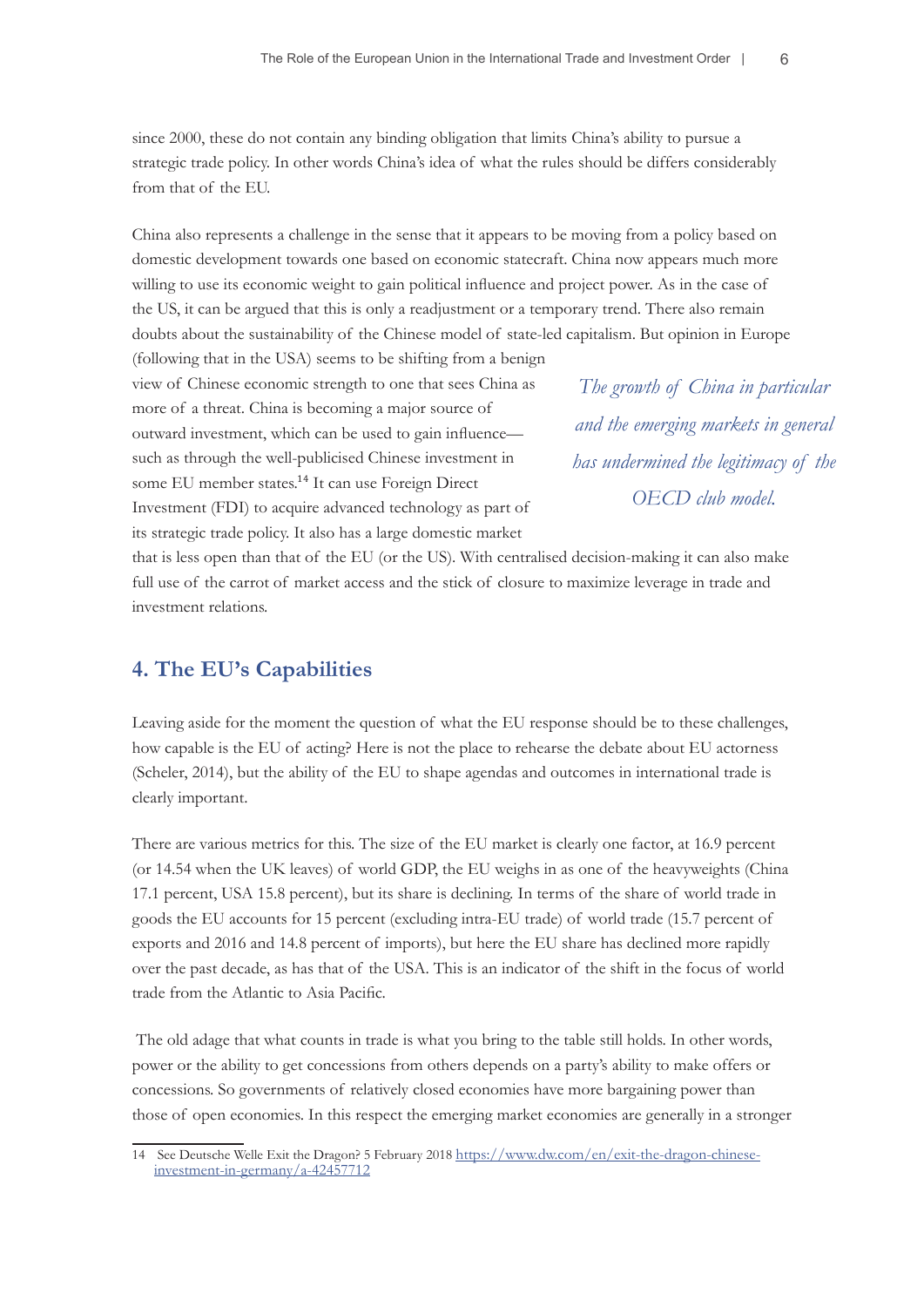position than developing economies had been in the past. The EU has an average, trade-weighted bound MFN tariff of 3 percent. There are only a few sectors in which the EU still has leverage on tariffs, such as agriculture, cars, and textiles. It is liberal in terms of investment and services. In terms of regulatory impediments to trade, the EU has fairly rigorous requirements, so has some leverage in this area, but the *acquis* means that exporters generally need only to comply with one set of standards or regulations to access the whole single market. This is trade facilitating, as is the EU tendency to use international standards. In other words the EU, like most OECD economies, has relatively limited market access concessions to offer. Compared to the US, the EU member states are also more—and in some cases much more—trade dependent.

EU bargaining power has also been shaped by the cohesion and dynamism of integration. This was the case in the 1960s with the creation of a common market and common external tariff (CET). During the Kennedy round of the GATT between 1963 and 1969, the EEC, as it then was, was

*The EU cannot easily match the Chinese strategic trade policy.*

able to negotiate tariff concessions from the United States<sup>15</sup> that had not been possible before. During the Uruguay round between 1986 and 1994, the dynamism of the single market programme again enabled the EU to have a considerable impact on shaping trade policy agendas and outcomes. These

periods contrast with the 1970s and the period after 2000 when there was little or no integration dynamic, and as a result the EU had less impact on outcomes. After the 2008 financial crisis, the integration dynamic slowed further. The implications of the euro crisis and a lack of common approaches to inward migration have created centrifugal forces, a populist backlash against what is seen to be an EU policy elite, and Brexit. How to restore an integration dynamic is beyond the scope of this paper. The point here is that the EU would enhance its bargaining power and thus its ability to shape outcomes if it could regain an integration dynamic.

The degree of flexibility in terms of the negotiating strategies it can pursue in trade is another factor. In this respect the EU is more constrained than most WTO members because of the need for decisions to be based on at least QMV of the EU member states, and in most cases now a majority of the European Parliament.<sup>16</sup> In practice the EU operates by consensus, at least on major decisions. This means the EU cannot wield the stick of threatening market closure, except in cases of compensation when other WTO members infringe the rules. There has always been a group of liberal member states that has opposed such a power-based strategy. The UK leaving will diminish the group of mostly northern liberal member states, but this is likely to still be strong enough to preclude purely power-based strategies.17 The EU negotiators are therefore left with little option

<sup>15</sup> During the 1950s the US held back from further tariff liberalization following the establishment of the GATT (Dür, 2010).

<sup>16</sup> One important exception here is that of anti-dumping actions, where over time the more defensive member state governments have moved decision making to a simple majority to block the adoption of definitive dumping duties from a position in which a qualified majority was needed.

<sup>17</sup> Two examples illustrate this point: 1) The Trade Barriers Regulation (TBR), which was seen as the EU response to the US Section 301, the unilateralist fair trade legislation of the USA recently used against China. But the use of this was made conditional upon first pursuing WTO remedies and on a qualified majority vote. The TBR has never been used. And 2) in public procurement, where there have been efforts dating back to 1994 to enable the EU to threaten closure of the EU market as a means of achieving a level playing field in procurement. The Directive on International Trade in Procurement, proposed in 2010, has however continued to languish.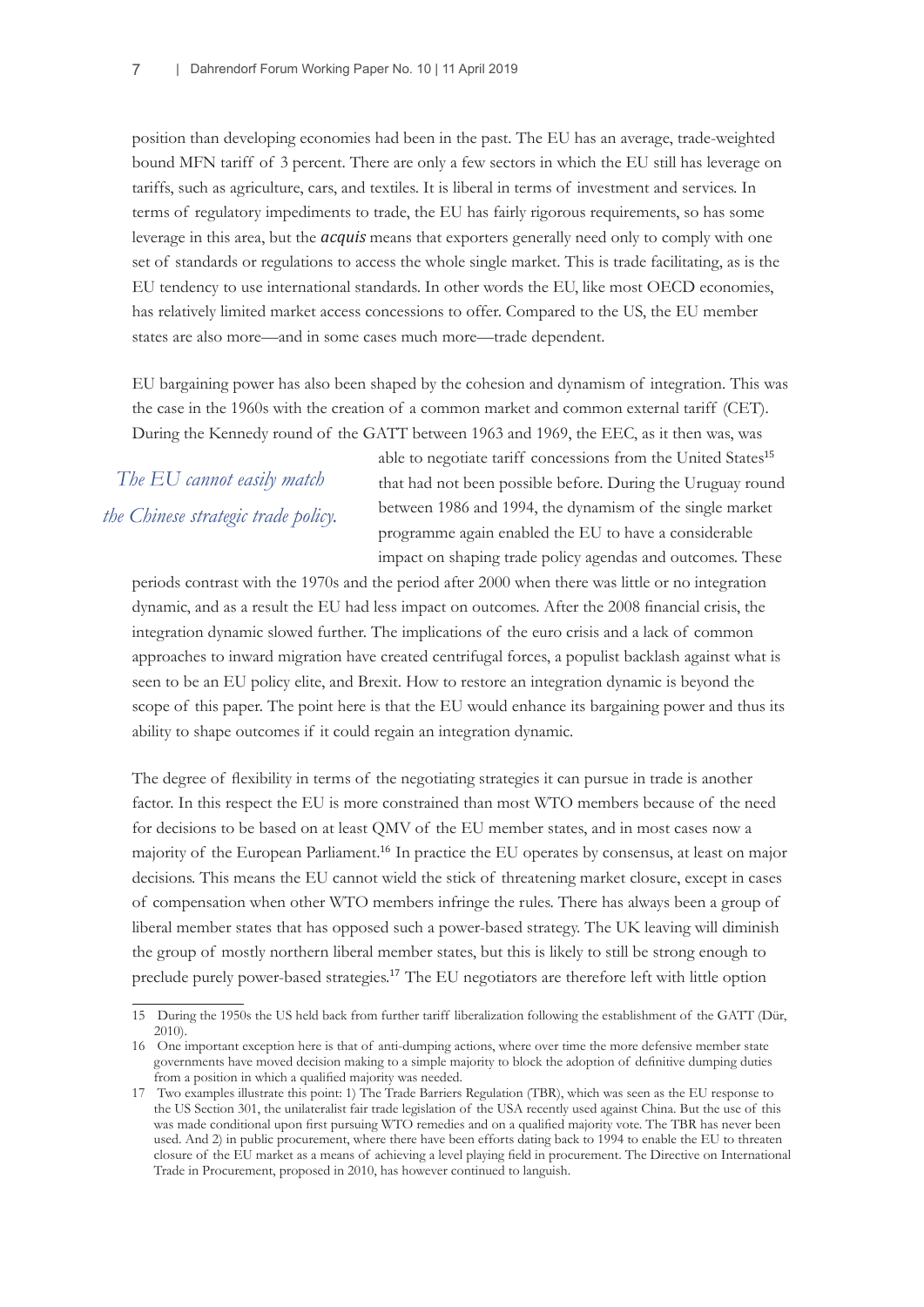but to pursue value-creating (win-win) negotiating strategies. Another way of looking at this is to see the EU's decision-making as providing less scope for discretionary measures than most of its trading partners. Chinese trade diplomacy has been described as 'fragmented authoritarianism', but China is still a unitary state. In addition, as recent US trade policy has shown, the US executive retains some scope for discretionary action. In other words, the other major trading powers of the USA and China have either market power or a willingness and ability to use discretionary power in the pursuit of their national interests. The EU has less market power than China, and is unwilling or unable to use discretionary power due to the need to find consensus among the member states.

The scope of EU exclusive competence is also a factor in bargaining power. The Lisbon treaty extended exclusive competence to cover foreign direct investment, which enhanced the potential leverage of the EU. However, as will be discussed below, the lack of an internal consensus on what EU investment policy should be has meant that this leverage was not exploited. Another limiting factor is that the member states still compete in both attracting inward FDI and seeking contracts in third markets, as do the states in the US and other federal states and private companies everywhere in seeking contracts. In terms of investment policy vis-à-vis China, the EU's recent efforts to coordinate the screening of inward investment may mean some greater coherence with regard to inward investment, but they are limited to national security considerations and do not compare with the ability of the Chinese government to direct inward FDI to favour national development aims (Copenhagen Economics, 2018). Even the USA has stronger measures in the shape of the Committee on Foreign Investment in the United States.

It has been argued that the EU has normative power (Manners, 2006). This can be seen as derived from the EU model of creating a single open market and creating the regulatory framework to facilitate trade while pursuing other policy objectives. As discussed above, in the context of trade and investment EU normative power is related to how it takes norms developed at the international level and incorporates and implements them in EU rules.18 In other words, the strength of the EU as a normative power depends in part on these norms and thus the continuation of a rules-based trading system.

Although not directly related to bargaining power, it is worth observing that just as the EU cannot easily pursue a power-based strategy, nor can it match the Chinese strategic trade policy. For this, the EU would need interventionist instruments to promote EU champions. There are limited instruments available at the EU level for such purposes, and past debates on the need for EU industrial strategies or technology policies have made little or no progress.19 Even if there were a consensus to do so, the member state governments would simply not have the resources to match what the Chinese government has been willing and able to spend supporting its national champions in recent times.<sup>20</sup>

<sup>18</sup> Normative power has been seen as "not just a European project—it is part of a global effort to coordinate and reconcile human differences under conditions of globalisation" (Manners op. cit p. 168, citing Kristeva).

<sup>19</sup> The recent proposal for a new Industrial Policy Strategy is a series of measures aimed at improving the framework conditions rather than a strategic trade strategy, [https://ec.europa.eu/commission/news/new-industrial](https://ec.europa.eu/commission/news/new-industrial-policy-strategy-2017-sep-18_en)policy-strategy-2017-sep-18 en

<sup>20</sup> There is a debate as to the sustainability of this policy given the level of public debt in China.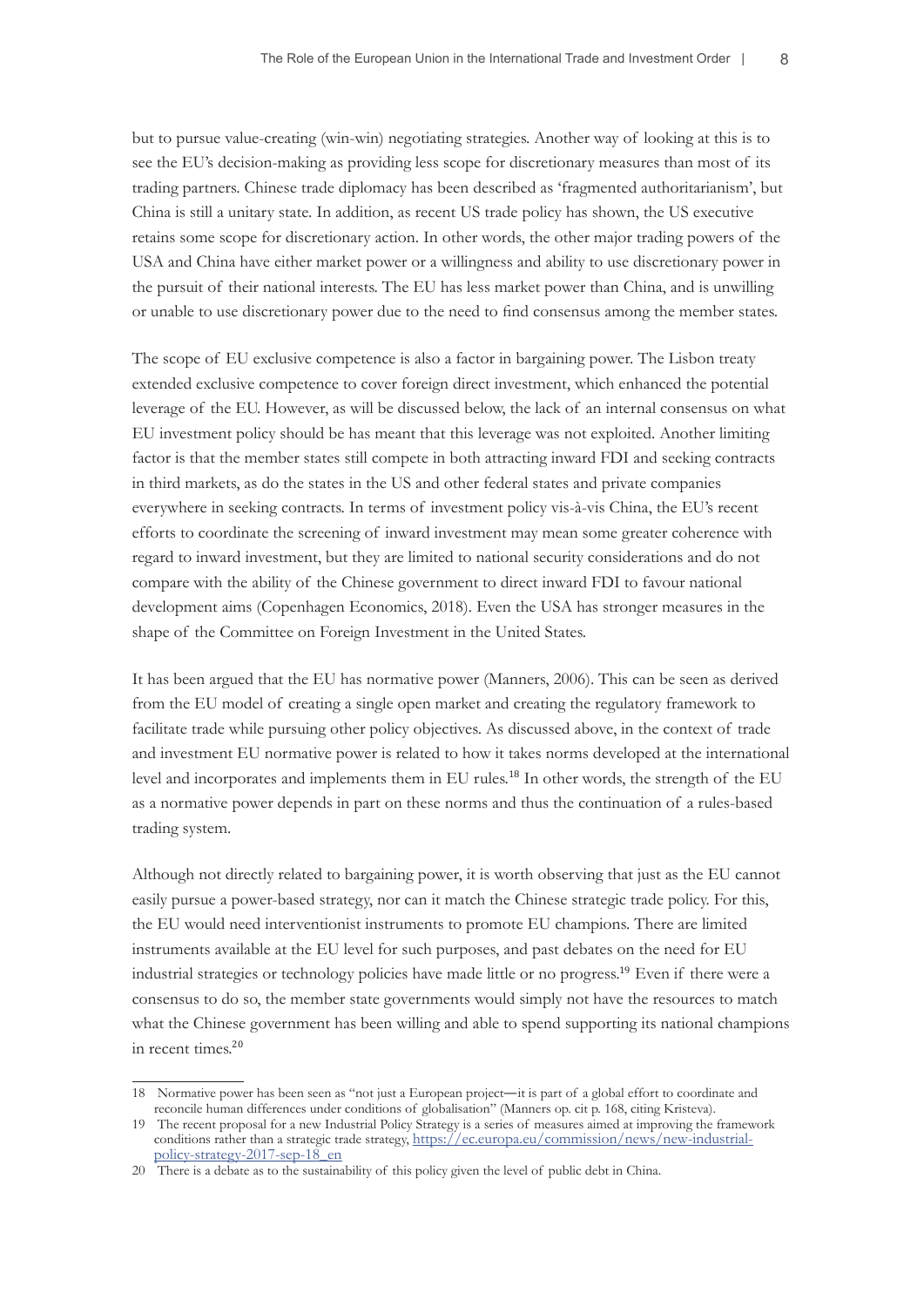To sum up, the EU's bargaining power is in relative decline. It has already liberalised more than many WTO members and therefore has less to offer in terms of concessions than the emerging powers, such as China. The nature of EU trade policy decision-making means that it does not have the option of following the US and reverting to a more power-based trade strategy. Contrary to China, the EU does not have the capability to pursue a strategic trade policy. The EU's interests therefore lie in sustaining a rules-based order. The interaction between international norms and the EU *acquis* is also an important component in the EU's normative power.<sup>21</sup> Even when it comes to retaliation against unilateral measures taken by others, such as in the case of the US tariffs on steel and aluminium, the EU response has been to do the utmost to keep within WTO rules.<sup>22</sup>

## **5. The Domestic Challenges**

At the domestic level, the EU has the challenge of defining the scope and objectives of trade and investment policy in the context of majoritarian—as opposed to the interest based—trade politics (discussed below) that has hitherto been predominant. Other WTO members, such as the United States, face similar domestic challenges. To have a credible EU trade strategy in response to the current challenges, it is necessary to have a broad consensus on the scope and aims of policy and trust in domestic decision-making. This has been questioned recently.<sup>23</sup>

The EU's ability to respond to the challenges it faces internationally are determined by domestic factors. Here we shall focus on two key factors: the dynamism of European integration or the centrifugal forces it is currently facing, and what should be the EU's collective preferences on trade and investment policy. Closely linked to this second factor is how or who should define EU preferences.

## 5.1 What should be the scope of the CCP?

Trade and investment policy has reached progressively deeper into domestic (and EU) policy autonomy. This necessitates a balance between the commercial or economic interests on the one hand and retaining the 'right to regulate' in the pursuit of other legitimate, domestic policy objectives, on the other. "(T)he aim … is to ensure that economic growth goes hand in hand with social justice, respect for human rights, high labour and environmental standards and health and safety' (Cremona, 2017). The challenge is to deliver on this aim. Such a balance has always been implicit in trade rules, but the need to define or redefine the balance has become more urgent. The current EU trade agenda is also influenced by how to use trade and investment measures as a means of pursuing other policy objectives internationally, such as sustainable development, human rights, and EU foreign policy aims.<sup>24</sup> This is a continuous process, and the issues concerning the

<sup>21</sup> The argument here is that the EU can be effective in shaping international norms and thus the rules-based order if its norms or regulatory standards are in the mainstream of international norm- or standards-making. If the EU approach diverges too far from international norms, it is likely to have less normative power.

<sup>22</sup> The EU response to the US tariffs was justified under Article 8 of the Safeguards Agreement of the WTO.

<sup>23</sup> A concrete illustration of this is how the EU negotiated comprehensive trade and investment agreements with Canada and Singapore, only to face difficulties having these ratified.

<sup>24</sup> The human rights objective is set out in the Treaty of Lisbon (TFEU) Art 3(5) and elsewhere. Art 207 states that EU trade policy must be guided by the principles established in Art 3(5). The EU also has a policy of including a human rights clause in all preferential trade agreements it concludes.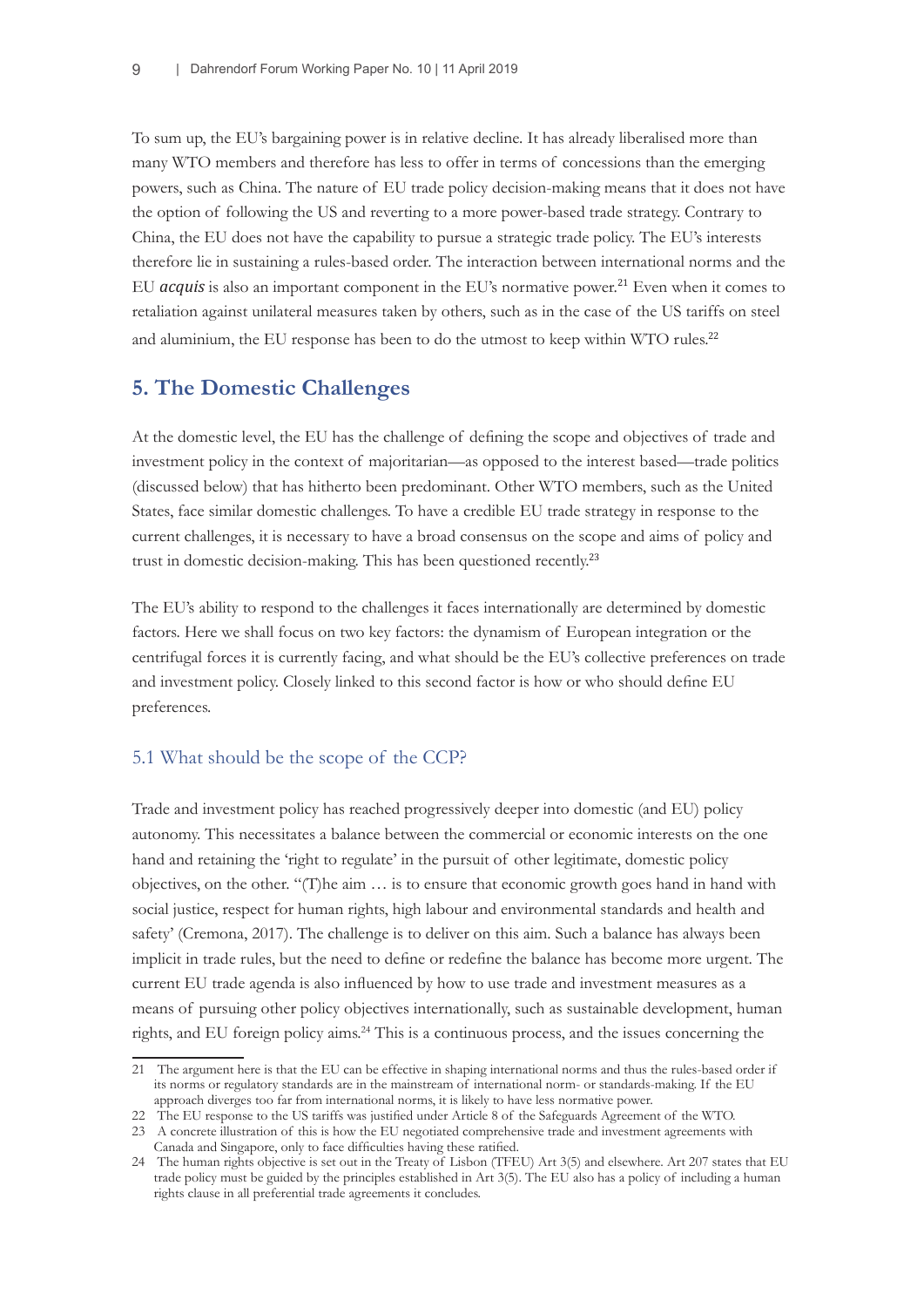balance need to be discussed in relation to specific topics. But stakeholder trust in the decisionmaking is crucial. The following section assesses the factors that determine EU decision-making on trade.

#### 5.2 Who decides on the rules in the EU?

In all the time trade rules under the GATT were focused on MFN and national treatment, the politics of trade policy was shaped by the aim of a broadly defined reciprocity. Reciprocal market opening was determined by GATT contracting parties (CPs) making mutual concessions on tariff reductions, which were then extended on an MFN basis to other GATT CPs. The politics of trade was predominantly *interest based*. National preferences were defined by balancing offensive against defensive interests and these were then aggregated at the EC/EU level. Sectors with a comparative or competitive advantage sought access to export markets, and those without sought protection. When a major competitor country gained preferential access to a third country market the EU preference was to achieve a level playing.

The political economy of trade took on the classical form of concentrated costs, for instance of imports in the agricultural, steel, or clothing industries, but diffuse benefits for the users of such inputs or final consumers through lower prices. There were also benefits for competitive sectors such as transport equipment and machinery, science-based sectors such as pharmaceuticals, or services in which the EU had a strong competitive position. In this model, consumers and voters suffer from a collective action problem. The sector-specific nature of trade meant that capital and labour often shared a common interest in pressing for protection, but consumers and the wider voting public had little incentive or ability to engage in decision-making. Trade officials sought the best balance in the national interest, with input from politicians. At the EC/EU level in the Council working group on trade (now the Trade Policy Committee (TPC)) then decided on the EU preference on the basis of a proposal from the commission trade officials. Decision-making was therefore 'technocratic' (Woolcock, 2014) and two steps removed from consumers or voters,<sup>25</sup> first at the EU level of aggregation and then the international level of negotiation between the EU and its trading partners. As a result, the collective action problem was especially pronounced, which made for trade politics shaped by the interaction between interests and officials the core of the EU policymaking process.<sup>26</sup>

An EU decision-making regime emerged in which the key stakeholders (trade policy officials and the fairly specialised trade policy community in the EU) understood how decisions were taken and trusted that these would—on balance and over time—reflect their interests. Decisions were almost always based on consensus so the process would go through various iterations until a final consensus could be reached. Ideational factors played a role, but more indirectly and in the sense that some member states, such Sweden, the UK, the Netherlands, Demark, and especially Germany

<sup>25</sup> Not as a means of ensuring autonomy for the EU process, but as a result of the nature of taking decisions for the 6, 9, 12, or 28 member states.

<sup>26</sup> Some academic analysis of EU trade policy has put forward the view that the EU institutions were purposely given autonomy to decide on policy in order to prevent protectionist capture. But this is an over simplification. The distancing of policymaking was in many respects a practical result of taking decisions at an EC/EU level.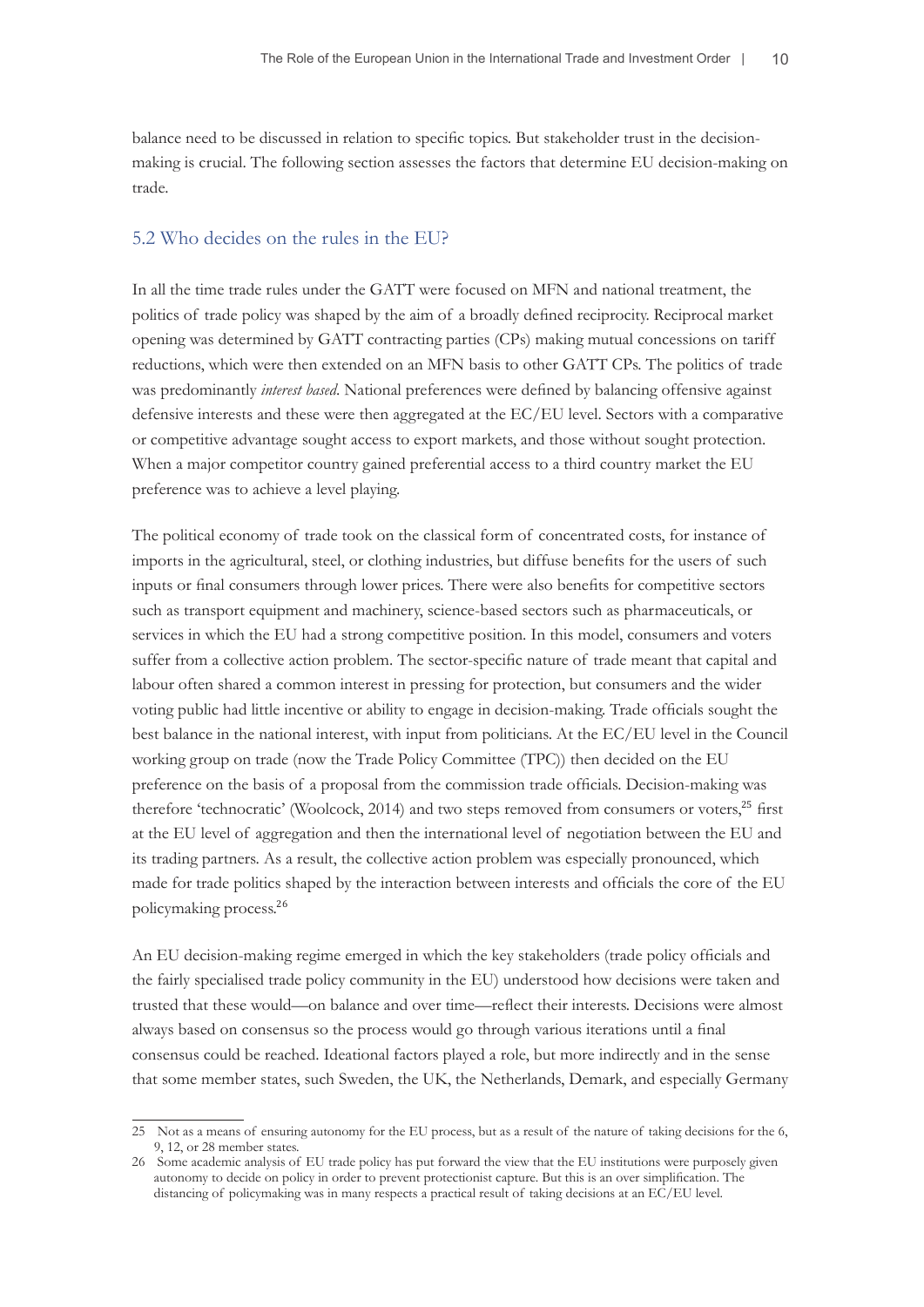mostly favoured more liberal policies and others such as Italy, France, and Spain generally favoured more mercantilist approaches. The differences were in how broadly to define reciprocity, with the liberals taking a relaxed or broader view and the less liberal a narrower or more mercantilist position.

### 5.3 Towards a new trade politics

This interest-based politics shaped EU preferences even as non-tariff measures became more prevalent in trade policy. Regulatory policies such as technical regulations, standards, or food and sanitary standards were generally seen as technical *barriers* to trade. The inherent tension between the aim of regulatory policies to promote public policy objectives, such as social cohesion, consumer safety, or environmental protection on the one hand, and market opening on the other was already the subject of policy debate. But it was still at a 'technical' level between trade officials

*Among developed OECD economies there appears to be growing support for plurilateral initiatives as a means of making progress.*

and the respective EU and member state regulatory bodies or agencies. Balance was sought in the form of concepts such as proportionality, least trade-restrictive measures, or nondiscrimination in the form of national treatment. As noted above, in promoting these concepts, the EU followed international norms and standards on topics such as TBTs, sanitary and phytosanitary (SPS) measures, and public procurement in the acquis communautaire. But the EU

developed these norms and standards further, such as by developing the concept of mutual recognition as a means of dealing with divergent national regulations. The acquis then became the EU preference in trade negotiations.

A change in trade politics began when awareness of the trade-off between market opening and regulation began to emerge during the 1990s. Civil society actors began to resolve the collective action problem by engaging a wider set of stakeholders through information and advocacy campaigns and seeking to shape the debate about trade policy preferences. Environmental nongovernmental organisations (NGOs) were the first to emerge, arguing that trade policy did not account for environmental externalities. Development NGOs argued that policies based on reciprocity were undermining the development aims of developing countries. For organised labour, the growth of global production and value chains brought an end to the shared interests with capital in specific sectors as global supply chains led to the off-shoring of jobs in manufacturing from which trade unions drew most of their support. The effect of these civil society NGOs' efforts to shape national and EU preferences helped shift the politics of trade (and investment) from a predominantly interest-based to a more majoritarian politics.<sup>27</sup>

It is this shift to more-majoritarian trade politics that poses a major 'domestic' challenge for the EU (and the member state governments). In order to respond to the systemic challenges discussed above, the EU needs to have credibility. But the broader, more majoritarian trade politics in the EU

<sup>27</sup> This is sometimes seen as a politicisation of trade, but trade policy has always been politicised. "What has changed has been the actors engaged in the process.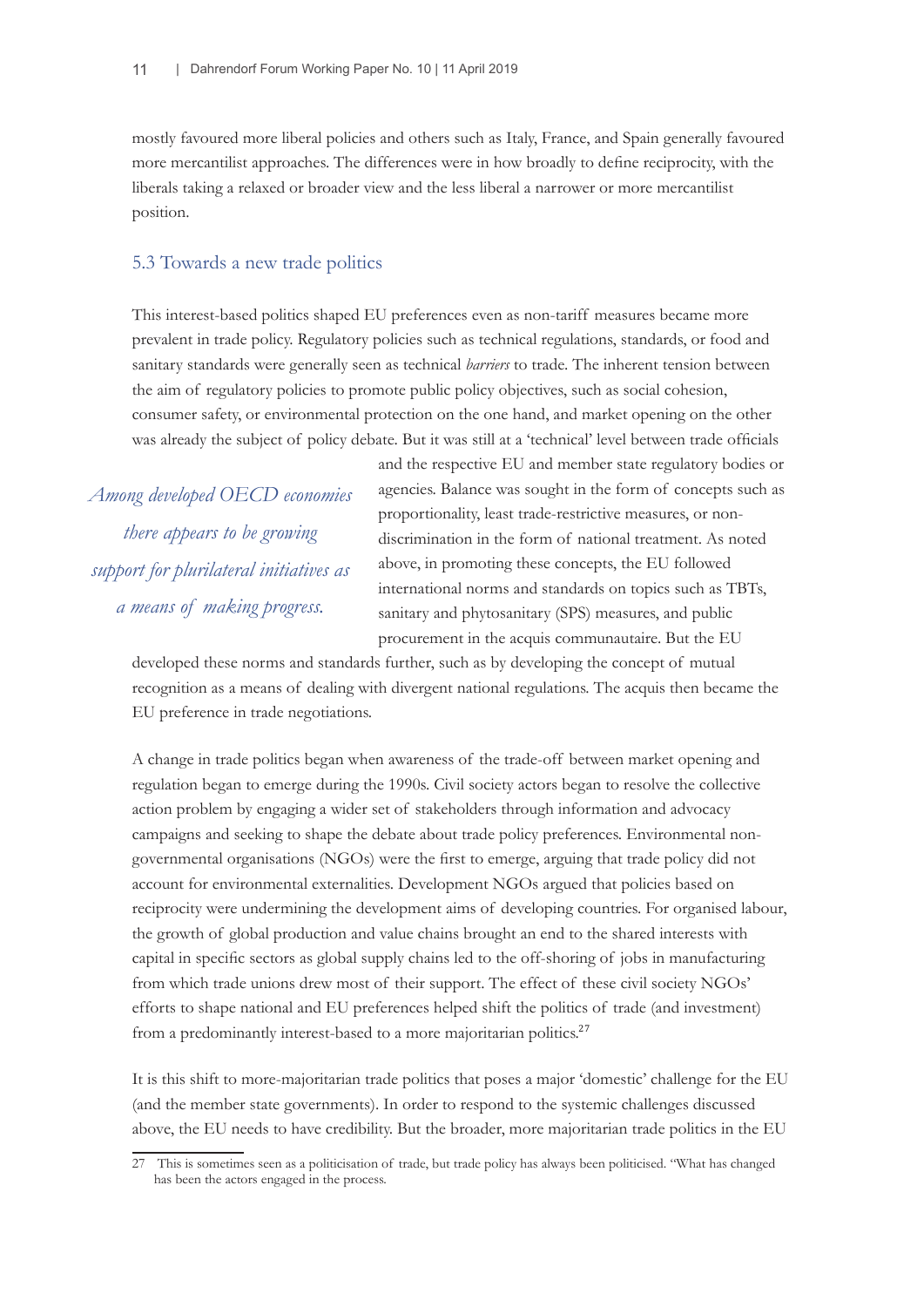makes defining 'trade for all' more difficult, and requires the integration of the European Parliament, which has become a conduit for civil society engagement in the EU decision making regime. The tensions between the broader strategic aims of the EU in international trade and the domestic debate on the balance between trade/economic interests and the 'right to regulate' came to light in the debate on the Transatlantic Trade and Investment Partnership (TTIP), the Comprehensive Economic and Trade Agreement between the EU and Canada (CETA) and the EU–Singapore Free Trade Agreement (FTA).<sup>28</sup> Negotiating trade agreements with these strategic partners was part of the EU Global Europe policy, enunciated in 2006, to negotiate trade agreements with strategic partners. They were also a response to the weakening of the WTO system and arguably an effort to re-establish shared leadership of the trading system with the US. But both initiatives became the focus of debate on how EU trade and investment policy should reconcile trade and economic interest and regulatory objectives.

## **6. So what role for the EU?**

The EU's role in trade and investment is as a supporter of a rules-based, open trade and investment order because this is in line with EU interests. Based on the points made above, the EU definition of a rules-based system importantly rest on taking the soft law international norms, such as those developed in the OECD, GATT, the International Labour Organization, World Customs Organisation, the World Intellectual Property Organisation or multilateral environment agreements (MEAs) and implementing them in hard law. While some other countries have used the international norms, the EU approach is to go further and be more comprehensive.

It is in the EU's interests to ensure compatibility between its model and the wider international trading system and to ensure that other countries support a similar set of norms and standards. A case can also be made that EU normative power depends on it being in the mainstream of international rule-making. Another way of looking at this is that the EU member states have accepted the need to pool some regulatory autonomy or sovereignty in order to keep pace with the internationalisation of markets. Having done so at a regional level makes this easier at the international level, provided the international rules are consistent with those of the EU.

The EU also has an interest in a rules-based order because its relative market power is declining as the centre of gravity of the world economy moves further from the Atlantic to the Asia-Pacific region. The EU was never a hegemonic trade power, but has shared leadership in trade. The shift to Asia has been eroding the viability of the shared US–EU leadership function in trade, something that the recent shift in US trade policy appears to have confirmed. The nature of EU decisionmaking makes it difficult if not impossible to emulate the US in pursuing a power-based trade strategy. Equally, there is no consensus in favour of the kind of intervention needed for the EU to pursue a strategic trade policy.

<sup>28</sup> The tensions over the EU–Singapore FTA reflected those between the EU institutions in the shape of the question of exclusive competence. It is interesting to note that the EU–Japan agreement attracted very little public debate and criticism.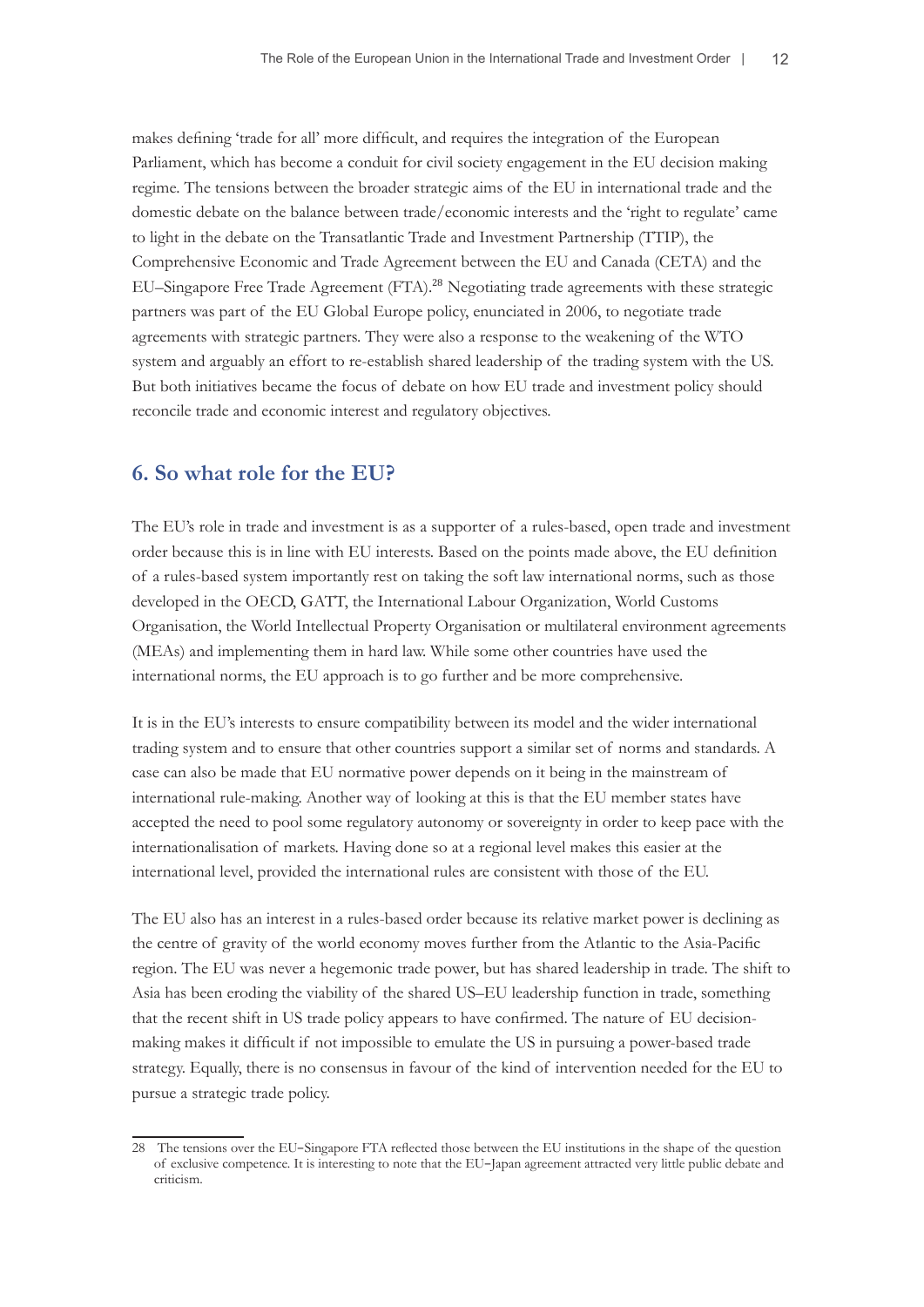## **7. But What Rules?**

At the international level, the EU interest is in the effective application of the established international norms and standards. But do these match the current EU collective preference? Is the balance between commercial and other legitimate policy objectives the right one, or is there a need for adjustment? What should be the balance in new areas of policy such as digital trade and e-commerce? These questions have both domestic (or EU internal) and international dimensions.

#### 7.1 The domestic EU level

Within the EU, there is a need to establish and maintain a broad consensus on the aims and scope of trade and investment policy. This necessitates a balance between the pursuit of economic/ commercial aims, in particular maintaining access for EU exports and investment to future growth markets. This will be needed to sustain EU economic prosperity on the one hand, and legitimate social and environmental aims on the other. Maintaining such a balance is an ongoing process and involves an acceptance of the need for adjustment. The EU could be said to be going through a sometimes-painful correction away from the (neo)liberal paradigm that shaped policy in the 1980s through the mid-2000s, towards a balance that gives more weight to sustainable development and the right to regulate. This is illustrated by, for example, the shift in investment policy that took place in response to the debate over TTIP away from a policy based on the market and protection of investors towards a greater role for public policy and the right to regulate.

Defining the EU collective preference in terms of the rules is a continuous process, so there is a need to (re)establish trust in the decision-making process on the part of all stakeholders. This is also necessary because of the changes resulting from the implementation of the Treaty on the Functioning of the European Union (TFEU), in particular the need to integrate the European Parliament into the EU decision-making regime, a process that is still not complete. The Commission and, with some hesitation, the Council has also introduced more transparency that should facilitate the open and informed public debate that is needed to respond to the shift towards majoritarian politics in EU trade and investment. But the EU institutions cannot carry this debate alone; the member state governments must engage more. All too often, member state governments or populist politicians deflect opposition to 'globalisation' to the EU when in fact it is the member states that fully share responsibility for the policy. The debate on the role of trade and investment policy must also find a balance between the multiple objectives set out in the TFEU, namely the promotion of economic growth and an open trading system, as well as human rights and sustainable development.

At the EU level it is also necessary to take the question of adjustment to changes in comparative and competitive advantage more seriously. The shift to more-liberal policies led to a reduction in the willingness to manage adjustment. At both the member state and EU levels, structural policies that could ease the costs of adjustment have been insufficient and sometimes largely token. The austerity measures following the 2008 financial crisis have further weakened the general social safety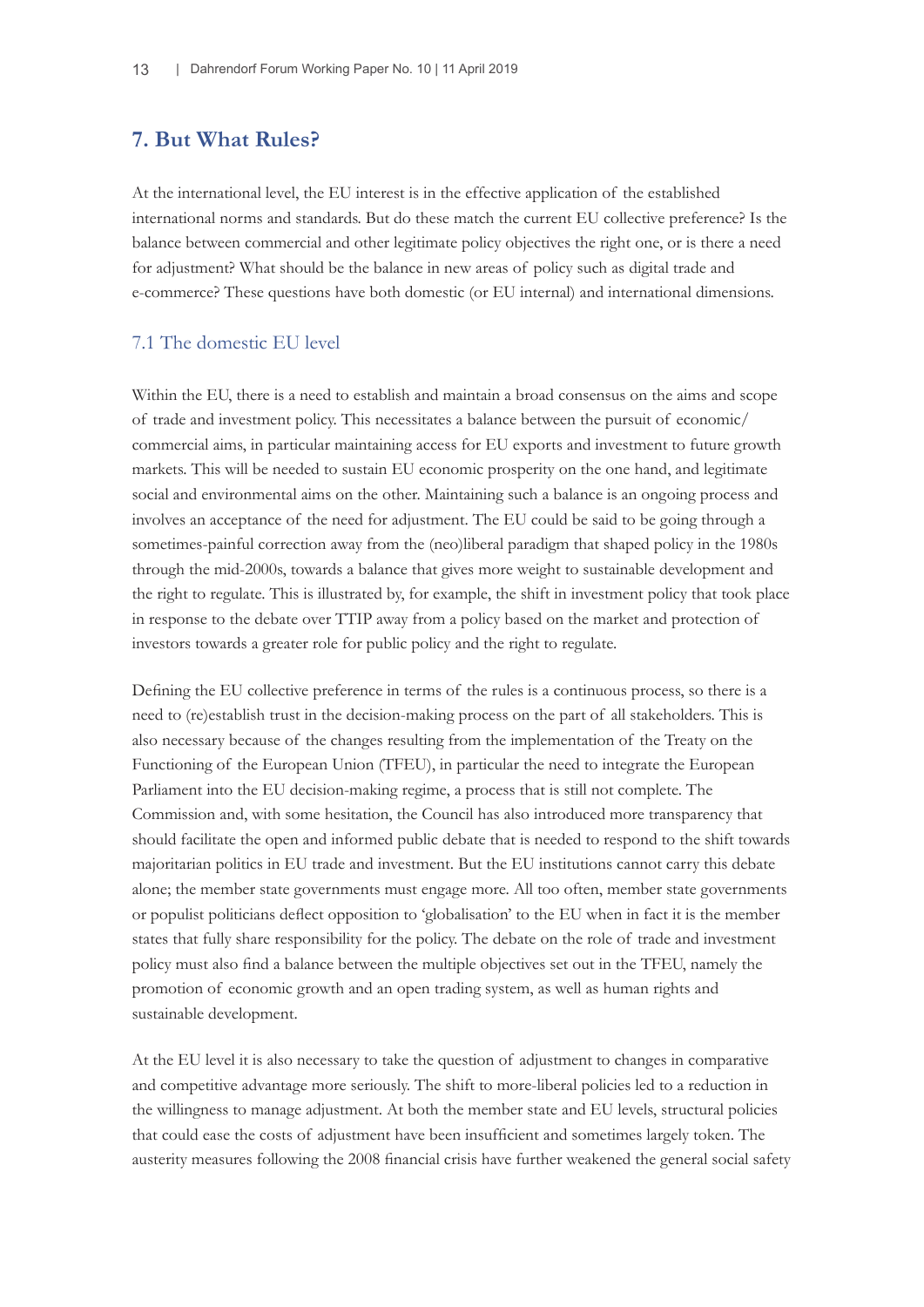net. In other words, the ability to bring about adjustment to shifts in the pattern of trade and international competition has been reduced. Neither the member states nor the EU has adequate structural or adjustment policies compared to those of the 1970s or early 1980s. A consequence has been that those affected by shifts in trade or the growth of global value chains have been susceptible to populist arguments opposing EU policy.

### 7.2 The international level

On the international dimension there is equally a need to establish a broad consensus on the scope and balance of trade and investment rules. At the multilateral level, which here means the WTO, the role of the EU must include support for the WTO and the continuation of a strong multilateral order. This is needed to prevent a drift back to a more power-based trade or malign mercantilism.<sup>29</sup> The reference here is to current US power-based and Chinese strategic trade policies. In the short

term the EU has acted by supporting the 'friends of multilateralism' group of developed and developing country members of the WTO and has tabled a number of proposals on how to strengthen the WTO (European Commission, 2018). In the short term this can be seen as part of an effort to engage the US and thus head off more unilateral action by the current administration, which has made vague threats

*EU policy can promote compliance and transparency rather than a divergent set of regulatory norms.*

about leaving the WTO.<sup>30</sup> Another short-term need is to find a way of unblocking the freeze on appointments to the appellate body to the WTO, which the US has brought about. If this cannot be done, the dispute settlement function of the WTO is in real danger of being sidelined.

The EU has supported medium-term proposals to make the WTO more effective by moving ahead on reforms of the dispute settlement procedures and proposing a strengthening and rationalisation of WTO committees. In an effort to make progress on the negotiating front, the EU has lent its support for initiatives, such as on e-commerce.<sup>31</sup> Among developed OECD economies there appears to be growing support for *plurilateral initiatives* as a means of making progress. Plurilateral initiatives are those taken by a limited group of WTO members. In those sections of US opinion that see the need for the trade rules to keep pace with developments in the world economy, there is a solid consensus in favour of plurilateralism.32 This is based on the view that there will only be progress if a group of like-minded countries moves ahead without the ability of others to block. This implies a non-MFN plurilateral, in other words one that excludes China and other emerging powers.<sup>33</sup>

<sup>29</sup> A distinction has been made between benign and malign mercantilism. The former consists of short-term measures to ease the costs of adjustment to shifts in patterns of trade, such as safeguard measures, that do not threaten the open trading system. Malign mercantilism is the sustained use of power and economic influence to enhance the relative position of a country in a manner that undermines the established order.

<sup>30</sup> This seems unlikely even for the Trump administration and there is very broad based support for the WTO across US business and in Congress.

<sup>31</sup> See Commission Concept note op. cit and WTO communiqué from the Buenos Aires Ministerial, 2017 [https://](https://www.wto.org/english/thewto_e/minist_e/mc11_e/documents_e.htm) [www.wto.org/english/thewto\\_e/minist\\_e/mc11\\_e/documents\\_e.htm.](https://www.wto.org/english/thewto_e/minist_e/mc11_e/documents_e.htm)

<sup>32</sup> See for example, the CSIS debate with six former US Trade Representatives from both Republican and Democrat administrations. <https://www.csis.org/events/conversation-six-former-ustrs-0>.

<sup>33</sup> This was US policy, for example, with regard to the Trade in Services Agreement (TiSA).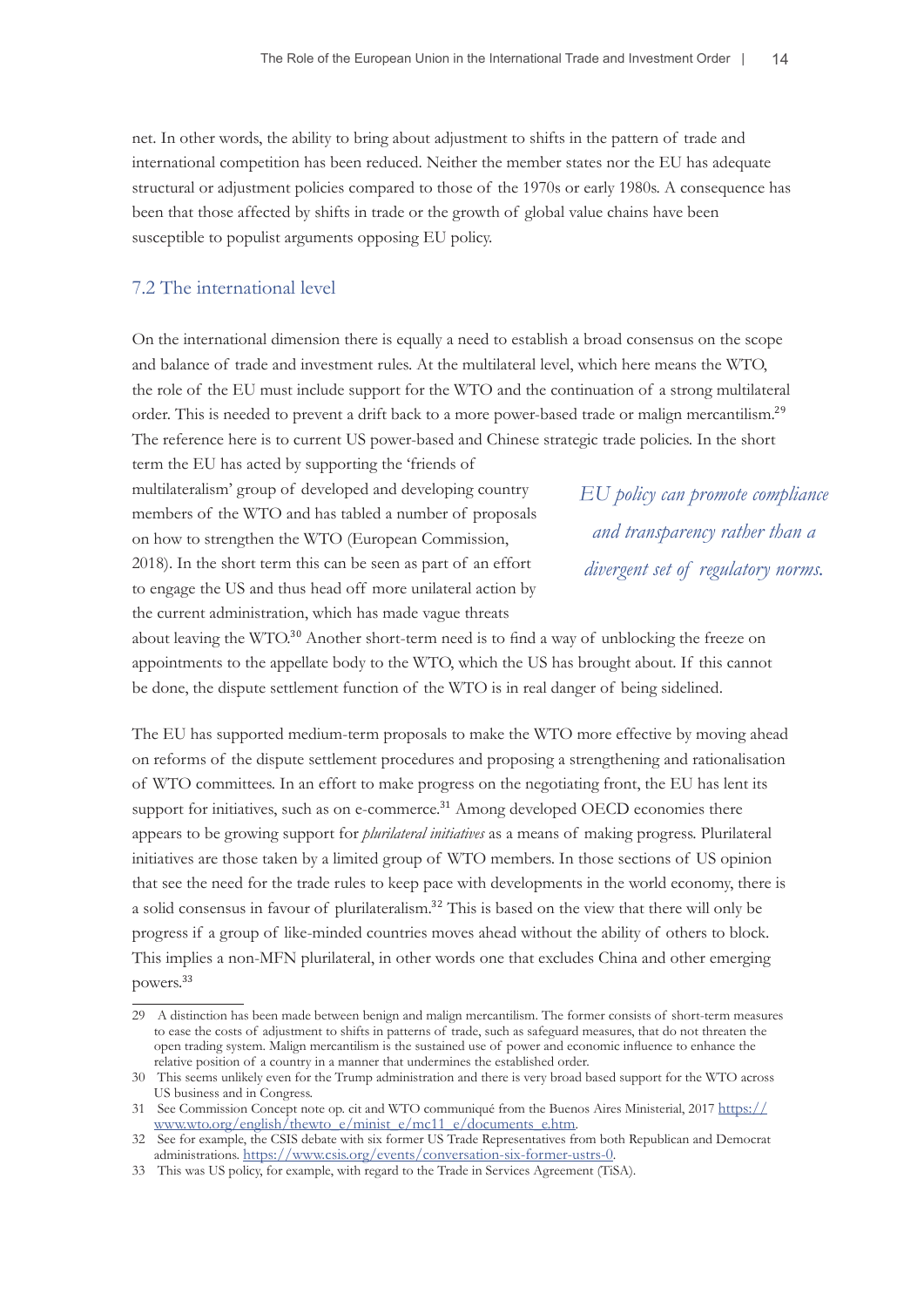The position of the Trump administration on plurilateral agreements seems to be negative, given the decision to take the US out of the TPP and President Trump's preference for bilateral negotiations. The EU approach, however, is more in favour of the retention of MFN. In other words, like-minded parties can work on rules, but the negotiations should be open to all those wishing to take part, and the benefits should be extended on an MFN basis to all WTO members.<sup>34</sup> This is important because trade rules are only effective if there is buy-in from all the key players. Some of the topics proposed for plurilateral initiatives at the Buenos Aires WTO ministerial in November 2017, might gain support from a wide range of WTO members, such as e-commerce, subsidies on fish,<sup>35</sup> or enhanced transparency measures, But plurilateral negotiations on subsidies or state-owned enterprises without the emerging members of the WTO would be divisive.

In the longer term the goal of the EU should be to promote a broad consensus on trade and investment rules. It will probably have to do so through number of forums. The OECD is no longer the legitimate forum for developing norms because it is not inclusive of the emerging economies. The WTO cannot be relied upon, as it is more a forum for negotiating reciprocal commitments, so developing countries have been suspicious of any new issues introduced by the developed economies, which they see as part of a bargaining process.<sup>36</sup> To date, the G20 has not proven to be very effective in dealing with some of the main tensions in trade relations.

#### 7.3 Preferential trade agreements

Another vehicle for the EU to influence trade and investment is preferential trade agreements (PTAs). These have come to dominate trade policy in the absence of sufficient progress on multilateral rules that keep pace with markets. The content of EU preferential trade policy is clearly an expression of EU aims and objectives. After unsuccessfully seeking a comprehensive multilateral trade and investment agenda in the Doha Development Agenda, the EU reluctantly—and after other major WTO members—shifted to a policy of promoting a comprehensive agenda in PTAs (Woolcock, 2007). In its PTA approach, the EU has pursued a de facto differentiation policy, something that is needed at the multilateral level if there is to be progress in the WTO.<sup>37</sup> In agreements with developed market economies, such as Canada, Japan, and Singapore, it has pushed for coverage of a full range of non-tariff measures, government procurement, competition, and investment. In PTAs with middle-income countries it has accepted a less-extensive coverage of rules and less than full reciprocity, and in the Economic Partnership Agreements (EPAs) with

<sup>34</sup> This remains a contentious question in the WTO. For plurilateral agreementsto come under the WTO, a consensus of all members is required (Annex 4 of the WTO agreement) see Woolcock, 2016. But emerging market members such as India, China, and Brazil have refused to approve any plurilateral approaches, which they see (with some justification) as an effort to re-establish the leadership function of the OECD club.

<sup>35</sup> China has, however, held up negotiations on reducing subsidies for fishing fleets.

<sup>36</sup> China, India, and some other emerging countries have explicitly opposed any change in the WTO rules that would deny them the power to veto the inclusion of plurilateral agreements under Annex 4 of the agreement establishing the WTO.

<sup>37</sup> Differentiation here means differing commitments according to the level of development of the country concerned. In the WTO to date, differentiation has been largely between developed and developing, with so-called selfdeclaration of developing country status. But the current trading system is no longer predominantly north-south, it is multi-polar with economies at very different levels of development. China still claims developing-country status, but is a leading trading nation of clear systemic importance.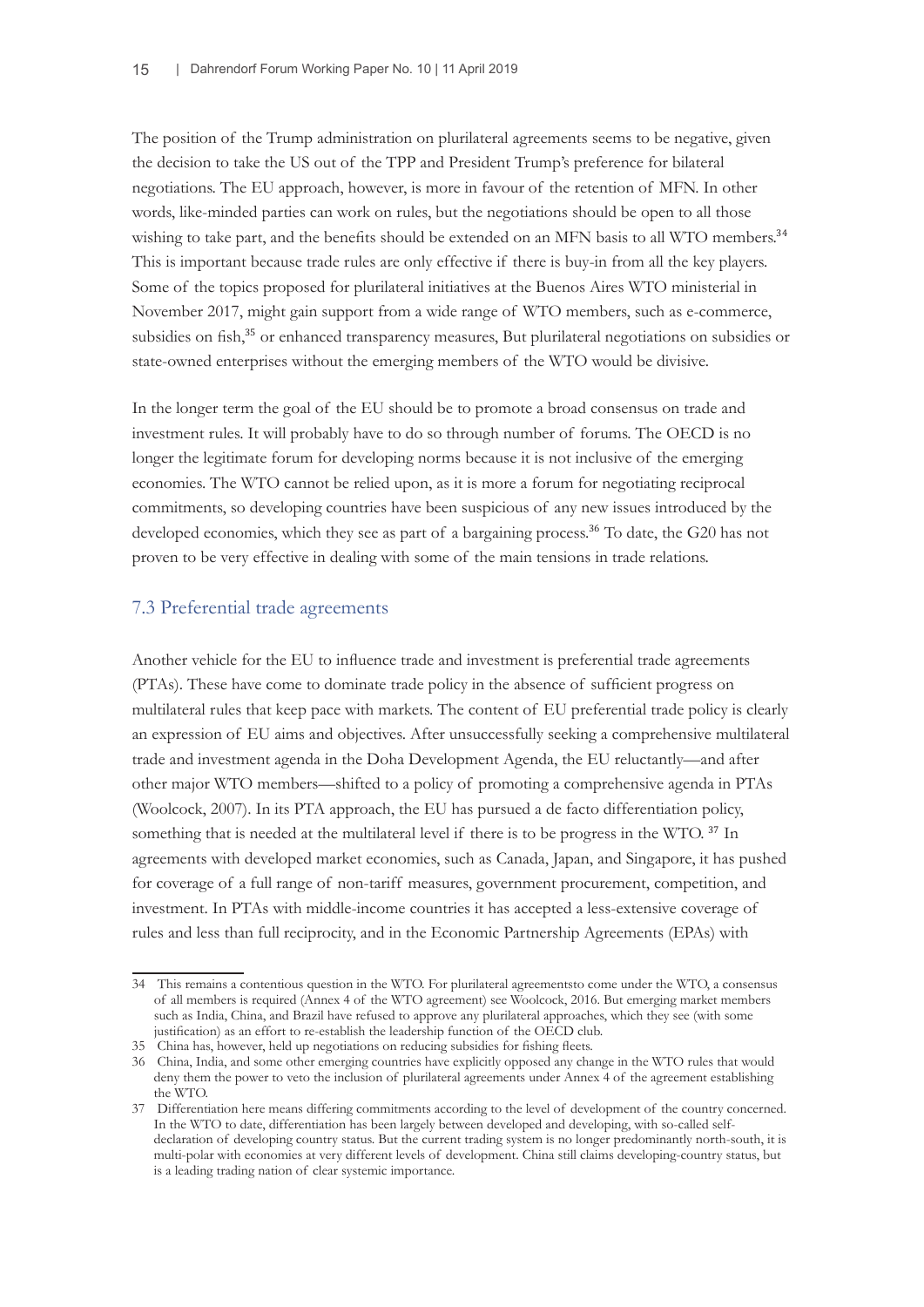developing countries it has included some transparency provisions but otherwise only rendezvous clauses (i.e. agreement to negotiate sometime in the future) and less-binding obligations on the so-called Singapore agenda topics.<sup>38</sup>

The question for EU PTA policy is whether it can ensure that the PTAs it negotiates are reasonably compatible with multilateralism, even though the tariff and other market access provisions of PTAs are discriminatory. There is an argument that PTAs negotiated between two parties will result in a proliferation of PTAs as third countries seek to negotiate equivalent access to re-establish a level playing field. The desire to ensure a level playing field does indeed appear to be a major factor shaping PTA initiatives. The danger here is that divergence in the rules elements of PTAs will result in added complexity. To date, the EU PTA agreements have tended to be WTO-plus<sup>39</sup> in terms of implementation, rather than adopting radically divergent rules. EU policy can therefore promote compliance and transparency rather than a divergent set of regulatory norms.

### 7.4 Autonomous trade policy

In addition to the multilateral, plurilateral, and preferential, the EU also adopts autonomous trade

policy, such as in the form of the tariff-free preferences for least developed countries under the Everything But Arms (EBA) policy and applies Generalised System of Preferences (GSP) vis-à-vis developing countries. By offering morefavourable terms to least-developed economies, the EU therefore seeks to introduce a form of differentiation between countries according to their level of development.

*An effective EU policy on international trade and investment is important for the maintenance of an open, rules-based world trade and investment order.*

Finally, the EU applies trade instruments such as antidumping, countervailing duties, and safeguard measures to

address 'unfair trade' measures and provide protection for sectors that are adversely affected by unforeseen surges in imports. In this way the EU implements the existing GATT/WTO rules that govern the use of such instruments. The application of the GATT anti-dumping rules by the EU has varied over time. Once one of the most frequent users of anti-dumping actions, the EU's use of anti-dumping decreased during the 2000s, probably due to the growth of global supply chains (Messerlin and Woolcock, 2012) and remains far lower than that of the USA or India. International companies that import intermediate products do not want to have to pay anti-dumping duties. The shift from interest- or industry-based trade policymaking is also probably a factor.

The EU makes less use than, for example, the United States or India of countervailing measures to counteract the distortive effects of subsidies provided by other countries. The EU also makes limited use of safeguard measures. Taken together, these trade instruments provide a means of

<sup>38</sup> The 'Singapore agenda items' were those topics (investment, competition, public procurement, and trade facilitation) that the EU and other OECD economies sought to get on the WTO agenda at the Singapore WTO ministerial meeting in 1996.

<sup>39</sup> WTO-plus means provisions in PTAs that go beyond the scope of existing WTO rules.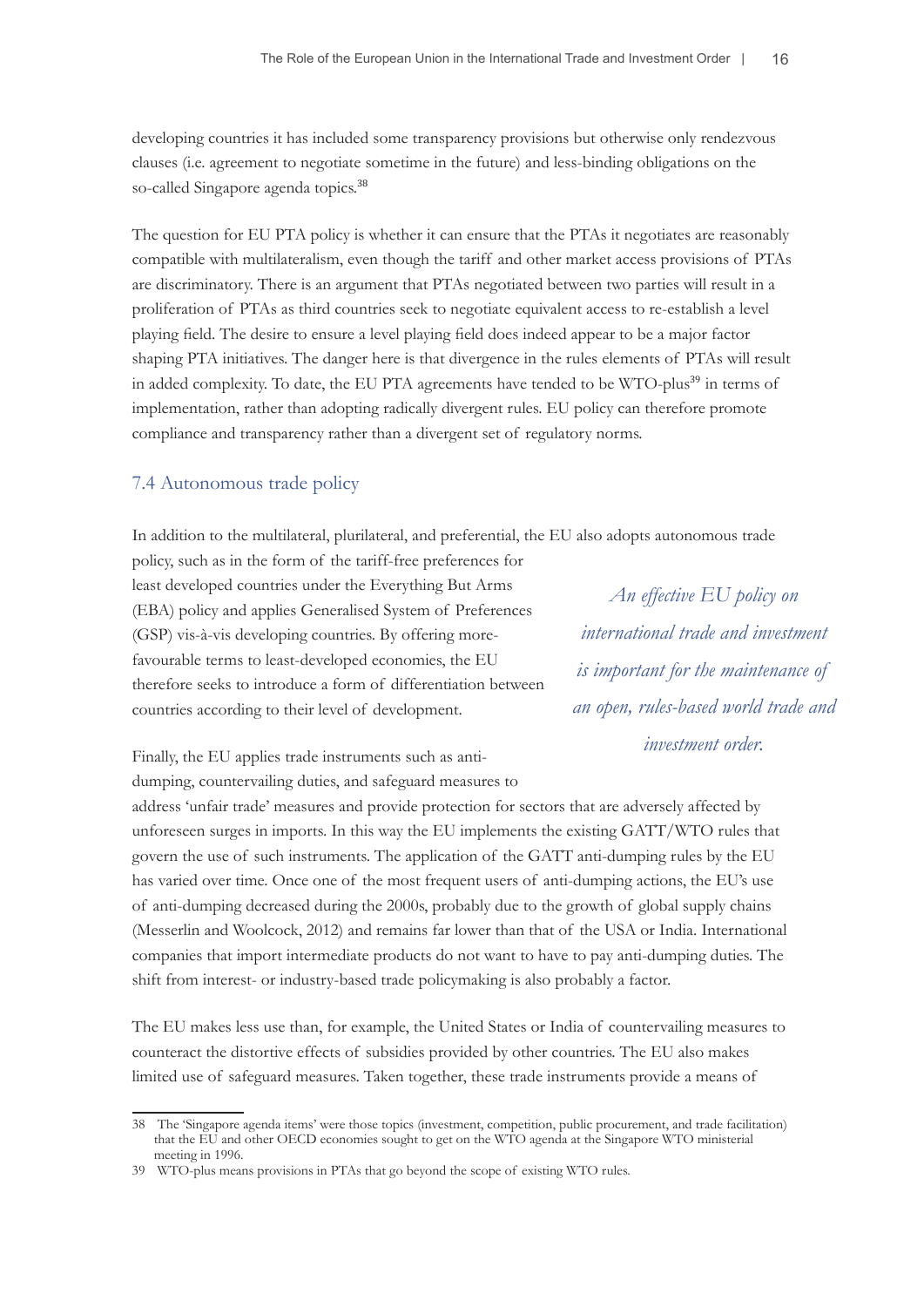managing the process of adjustment and defending EU sectors when other countries pursue 'unfair trade' as defined in the respective GATT articles and WTO agreements. What the EU does not have, as noted above, is a general trade instrument based on a purely EU definition of what is unfair trade.

## 7.5 Summing up

An effective EU policy on international trade and investment is important for the EU in terms of ensuring access to future growth markets and promoting sustainable development. But it is equally important for the maintenance of an open, rules-based world trade and investment order. At a time of major structural changes in the world trading system, the EU's role is as a key pillar of such an open, rules-based system. The EU cannot, however, achieve this aim alone, and will need to cooperate with like-minded countries that share this broad aim. To date, the EU has shared leadership with the US, but this is no longer a viable option, at least for the present given the Trump administration's preference for bilateral negotiations and apparent reluctance to share leadership. In trade as in foreign and security policy, the EU is faced with a major rupture in transatlantic cooperation. Given its relative strength in trade policy, however, the EU can and should be able to shift away from the default of shared transatlantic leadership of the trading system and work with other countries to maintain a stable trade and investment order. The EU's capability to play a coherent and effective role in pursuit of these general aims requires the establishment of an effective trade-policy regime that integrates all three EU-level institutions. It also requires the (re)establishment of a broad political consensus on the scope and aims of EU trade and investment policy, something that can only be achieved with the full engagement of member state governments and stakeholders in an informed debate.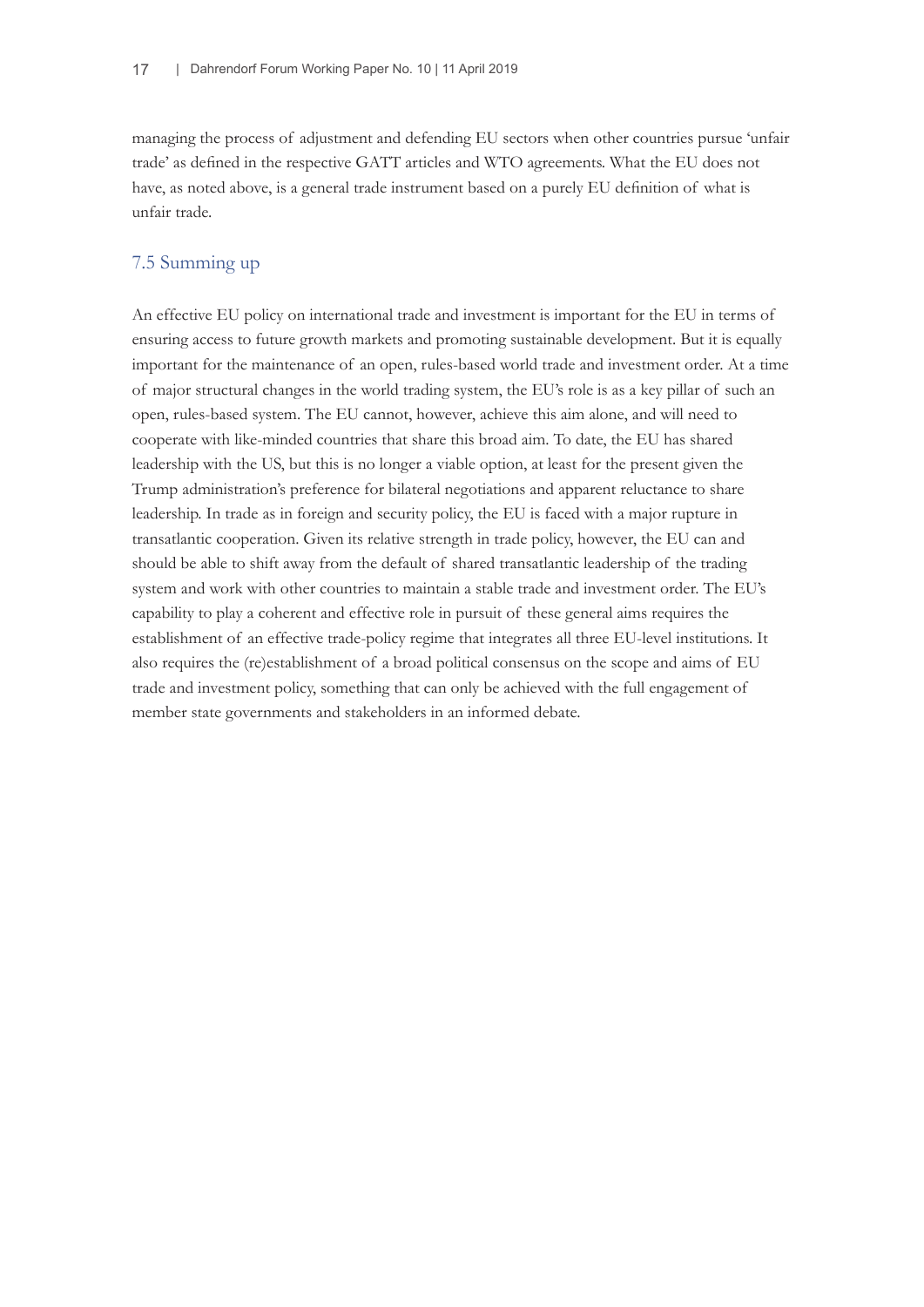## **Bibliography**

Aggarwal, V., and Fogarty, E. (2004) 'Between Regionalism and Globalism: European Union Transregional and Inter-Regional Trade Strategies.' In Aggarwal, V., and Fogarty, E. eds. European Union Trade Strategy: between Globalism and Regionalism. London: Palgrave Macmillan.

Bergsten, C.F. (1996) 'Competitive Liberalisation and Global Free Trade: A Vision for the Early 21st Century.' Peterson Institute, Working Paper 96-15. (Washington, DC: Peterson Institute).

Cremona, M. (2017) 'Distinguished Essay: A Quiet Revolution—The Changing Nature of the EU's Common Commercial Policy.' In Bungenberg, M., Krajewski, M., Tams, C. Philipp Terhechte, J, and Ziegler, A. (eds) European Yearbook of International Economic Law, pp. 3-34.

Draper, P., and Dube, M. (2013) 'Plurilaterals and the Multilateral Trading System.' E15Initiative. Geneva: International Centre for Trade and Sustainable Development (ICTSD) and World Economic Forum. Available at:<http://e15initiative.org/wp-content/uploads/2015/09/E15-RTAs-Draper-and-Dube-Final.pdf>

Devuyst, Y. (2014) 'European Union Law and Practice in the Negotiation and Conclusion of International Trade Agreements.' Journal of International Business Law, 12(2) Article 13 .

Dür, A. (2010) Protection for Exporters: Power and Discrimination in Transatlantic Trade Relations 1930– 2010, (Ithaca: Cornell University Press).

Eeckhout. P (2011) EU External Relations Law. (Oxford: Oxford University Press).

European Commission (2018) 'WTO Modernisation.' Concept paper. Available at: [http://trade.ec.europa.eu/](http://trade.ec.europa.eu/doclib/docs/2018/september/tradoc_157331.pdf) [doclib/docs/2018/september/tradoc\\_157331.pdf](http://trade.ec.europa.eu/doclib/docs/2018/september/tradoc_157331.pdf)

Keohane, R., and Goldstein, J. (1993) Ideas and Foreign Policy: Beliefs, Institutions and Political Change. (Ithaca: Cornell University Press).

Krugman, P. (1986) Strategic Trade Policy and the New International Economics. (Cambridge: MIT Press).

Manners, I. (2006) 'The European Union as a Normative Power: A Response to Thomas Diaz.' In Millennium Journal of International Studies, 35(1) pp 167-180

Messerlin, P., and Woolcock, S. (2012) 'Commercial Instruments.' In Heydon, K., and Woolcock, S. (eds.) The Ashgate Companion to International Trade Policy. (London: Routledge).

Scheler, R (2014) 'The EU as a Global Actor: a Framework for Analysis.' Paper presented at the ECPR Graduate Student Conference Innsbruck, 3 to 5 July 2014. Available at: [https://ecpr.eu/Filestore/](https://ecpr.eu/Filestore/PaperProposal/87c93b1f-cc56-4796-89d1-ddf8ad37bf0f.pdf) [PaperProposal/87c93b1f-cc56-4796-89d1-ddf8ad37bf0f.pdf](https://ecpr.eu/Filestore/PaperProposal/87c93b1f-cc56-4796-89d1-ddf8ad37bf0f.pdf)

Sunesen, E.R., and Hansen, M.M. (2018) 'Screening of FDI towards the EU.' (Copenhagen: Copenhagen Economics). Available at: [https://www.copenhageneconomics.com/dyn/resources/Publication/](https://www.copenhageneconomics.com/dyn/resources/Publication/publicationPDF/2/422/1516698849/copenhagen-economics-2018-screening-of-fdi-towards-the-eu.pdf) [publicationPDF/2/422/1516698849/copenhagen-economics-2018-screening-of-fdi-towards-the-eu.pdf](https://www.copenhageneconomics.com/dyn/resources/Publication/publicationPDF/2/422/1516698849/copenhagen-economics-2018-screening-of-fdi-towards-the-eu.pdf)

VanGrasstek, C. (2013) The History and Future of the WTO. (Geneva: WTO).

Woolcock, S. (2006) Trade and Investment Rule-making: The role of regional and bilateral agreements. (Tokyo: UN University Press).

Woolcock, S. (2007) 'European Union Policy towards Free Trade Agreements.' European Centre for International Political Economy, Working Paper 3/2007

Woolcock, S. (2014) 'Trade Policy: Policy-making after the Treaty of Lisbon.' In Wallace, H., Pollock, M.A., and Young, A.R. Policy Making in the European Union. (Oxford: Oxford University Press).

Woolcock, S. (2013) 'Getting Past the WTO Deadlock: the plurilateral option' Robert Schuman Centre for Advanced Studies Policy Paper 2013/08 (Florence: European University Institute)